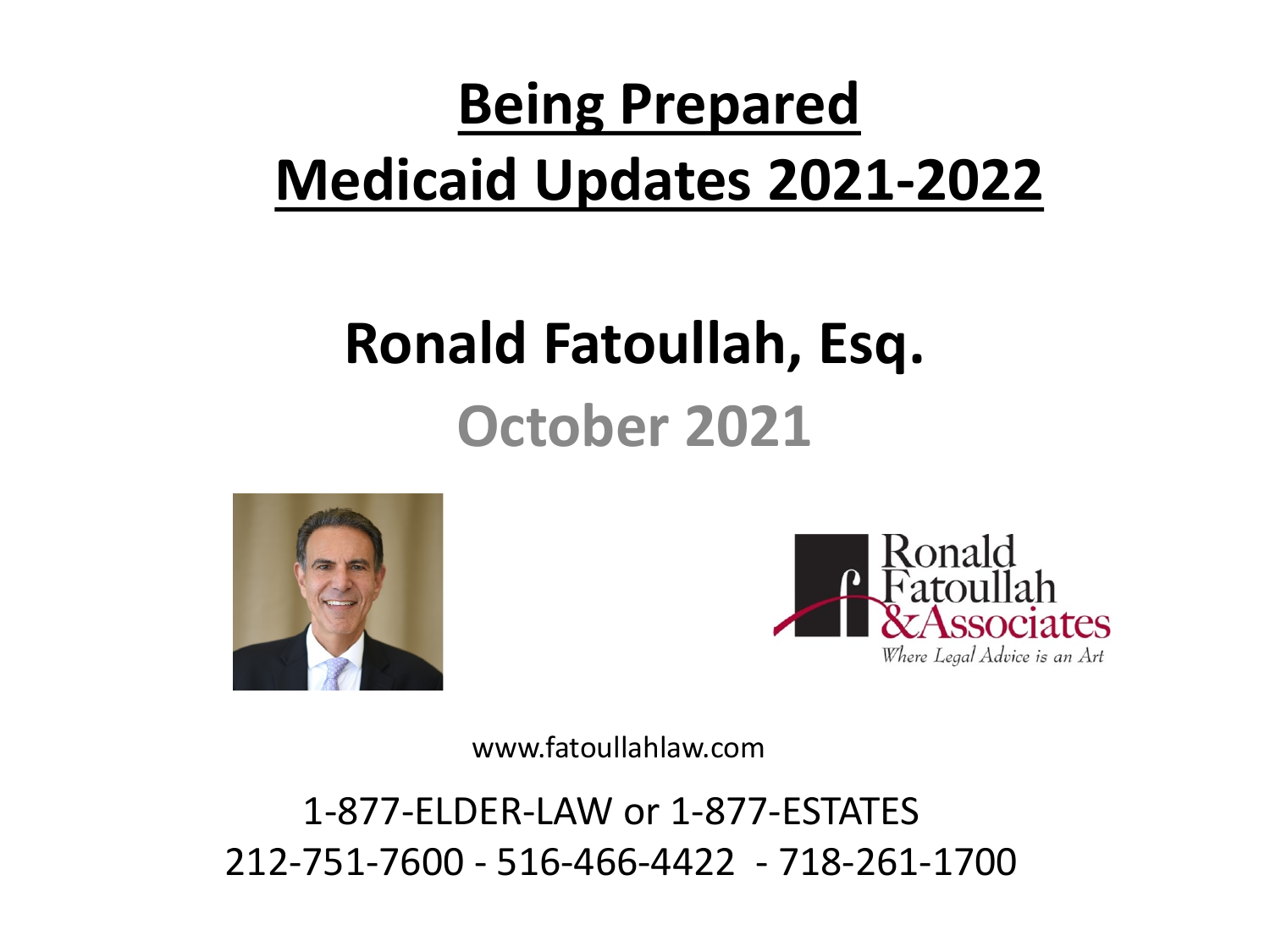### **Getting Your Team Together**

#### Attorney

- Estate Planning
- Document Preparation
- Elder Care Planning
- Planning for Incapacity

#### Financial Advisor

- Wealth Management
- **Investments**
- **Maintenance of the legal and financial plan**
- Retirement Planning
- Projection of long term income and expenses
- Long Term Care Insurance

- CPA– Tax planning and preparation
	- Financial record-keeping

#### Geriatric Care Manager

– Assess, plan, coordinate, monitor and provide services for the older adult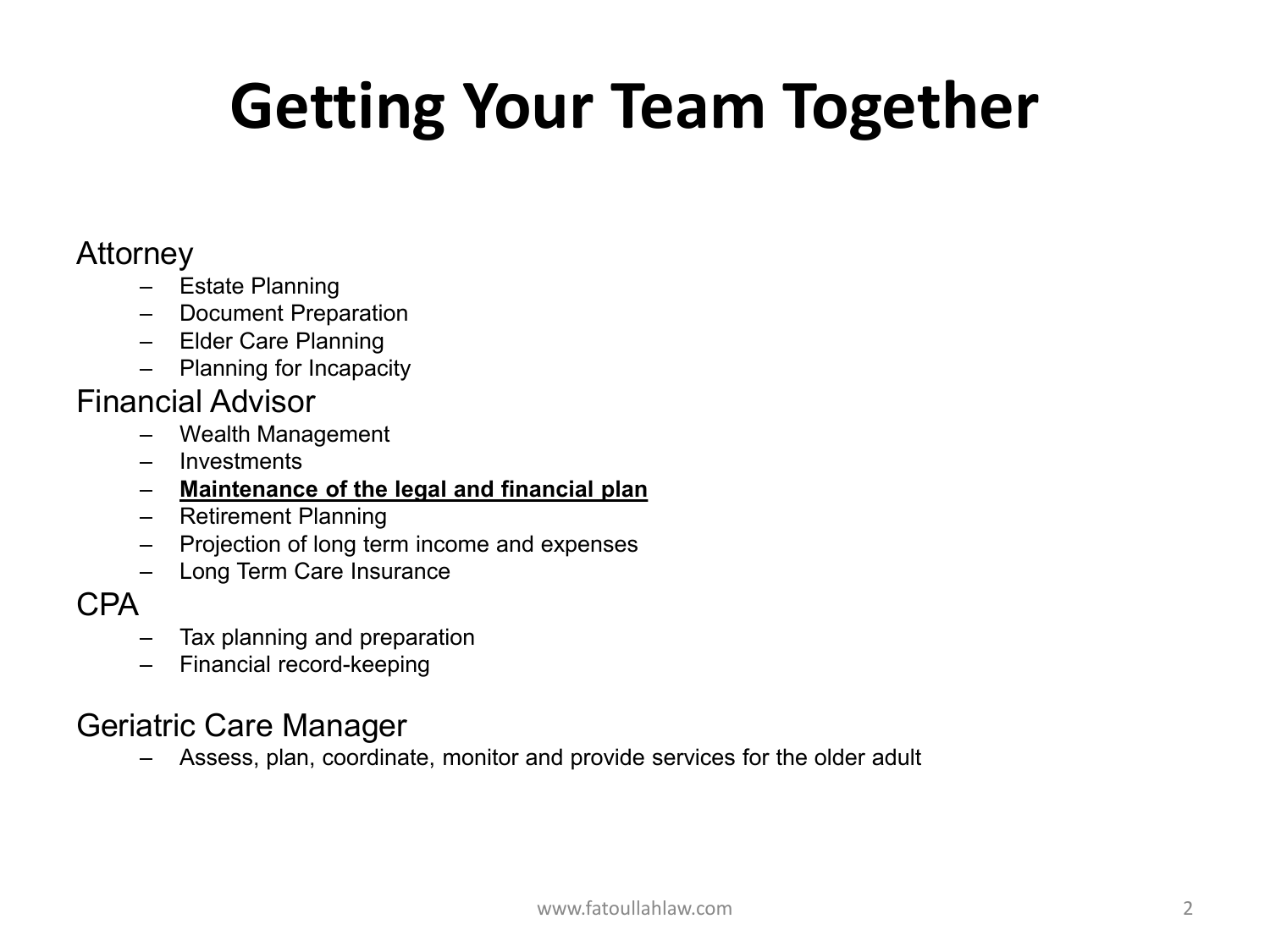### **Important Planning Documents**

- Last Will & Testament
- Elder Care Planning Power of Attorney & Statutory Gifts Rider
- Health Care Proxy
- Living Will
- Living Trusts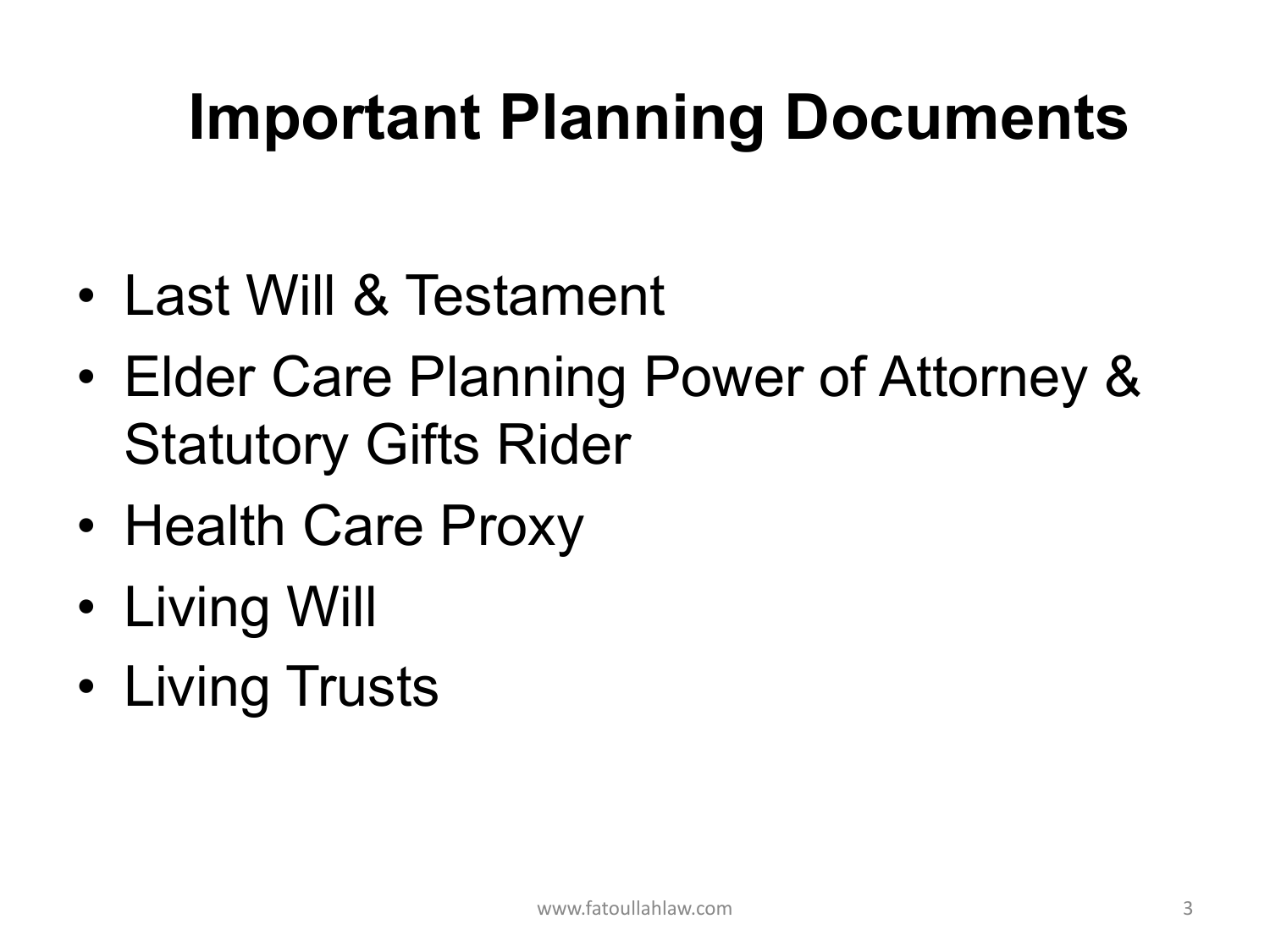#### *- NY'S STATE OF EMERGENCY HAS EXPIRED – GOV. CUOMO'S ORDERS REGARDING REMOTE NOTARIZATION AND WITNESSING ARE NO LONGER ACTIVE*

- New York's State of Emergency expired on June 24, 2021. Therefore, Gov. Cuomo's Executive Orders authorizing remote notarization and remote witnessing are no longer active. The state of emergency had been in place since March 7, 2020.
- Going forward, all notarization and witnessing of documentation will take place in person with your respective attorney and/or legal professional.
- Please call our office should you have any questions or comments. As always, we are there for all of our clients' legal needs, and will continue to be a resource to our colleagues and friends.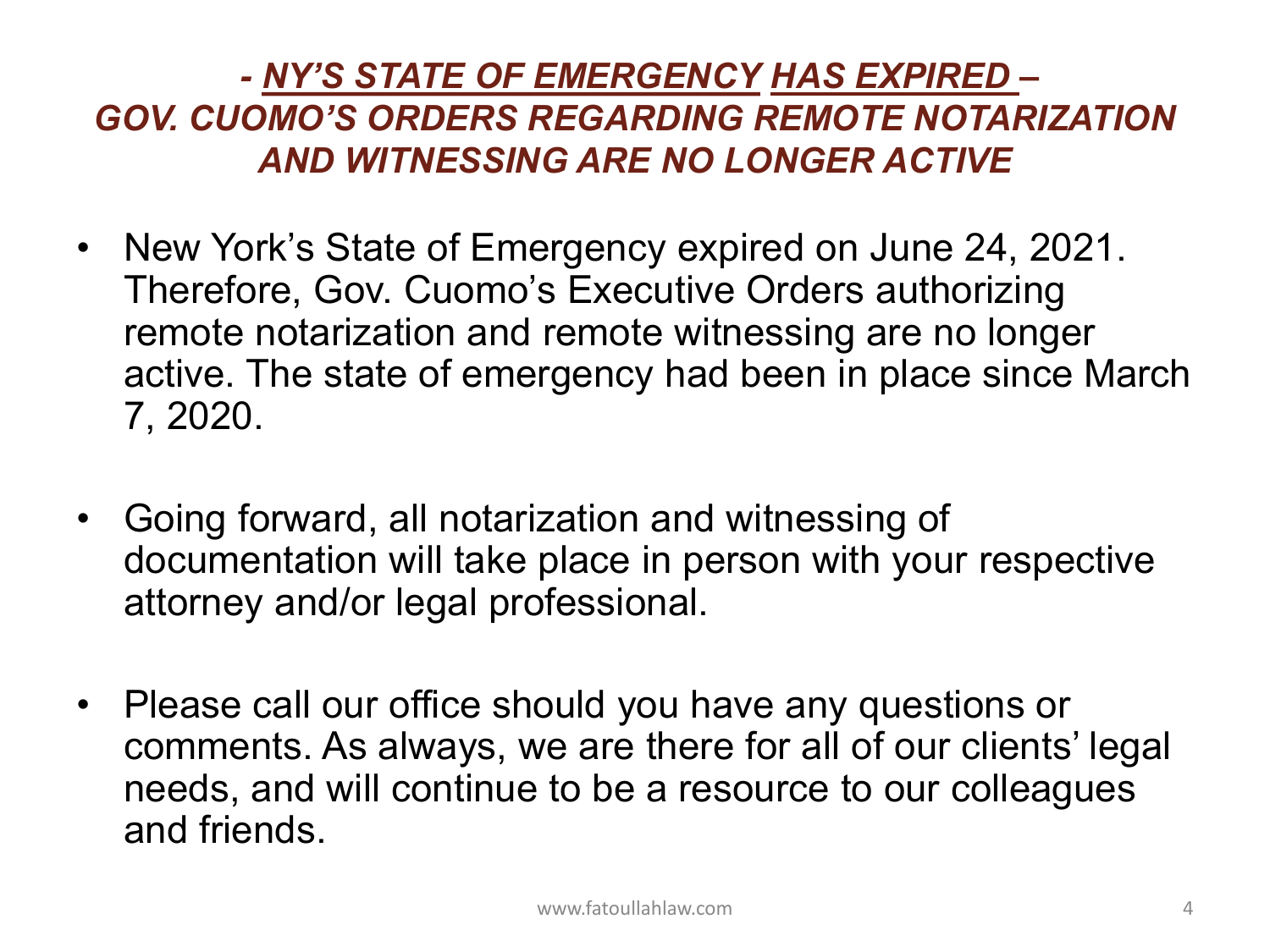#### **Expanded Planning Power of Attorney**

- We are also confronted with the possibility of our incapacity as we get older or as a result of the virus.
- A good Expanded Planning Power of Attorney is a document in which an individual gives the right to another individual(s) to handle their finances, protect assets, write checks, create, modify and revoke trusts, do Medicaid planning, do estate planning, make tax elections, disclaim assets, protect the family home, make gifts, etc.
- Control the family dynamics you want to see by appointing the agent(s) that you want name;
- A POA is a Principal/Agency relationship;
- Can name one or more agents, either together or successively;
- New Power of Attorney effective June 13, 2021 does eliminate the Statutory Gifts Rider and encourages institutions to honor the Power;
- Provisions that the Elder Law Attorney adds to the Power of Attorney is key;
- A FORM POA IS NOT GOOD ENOUGH FOR ESTATE OR LONG-TERM CARE PLANNING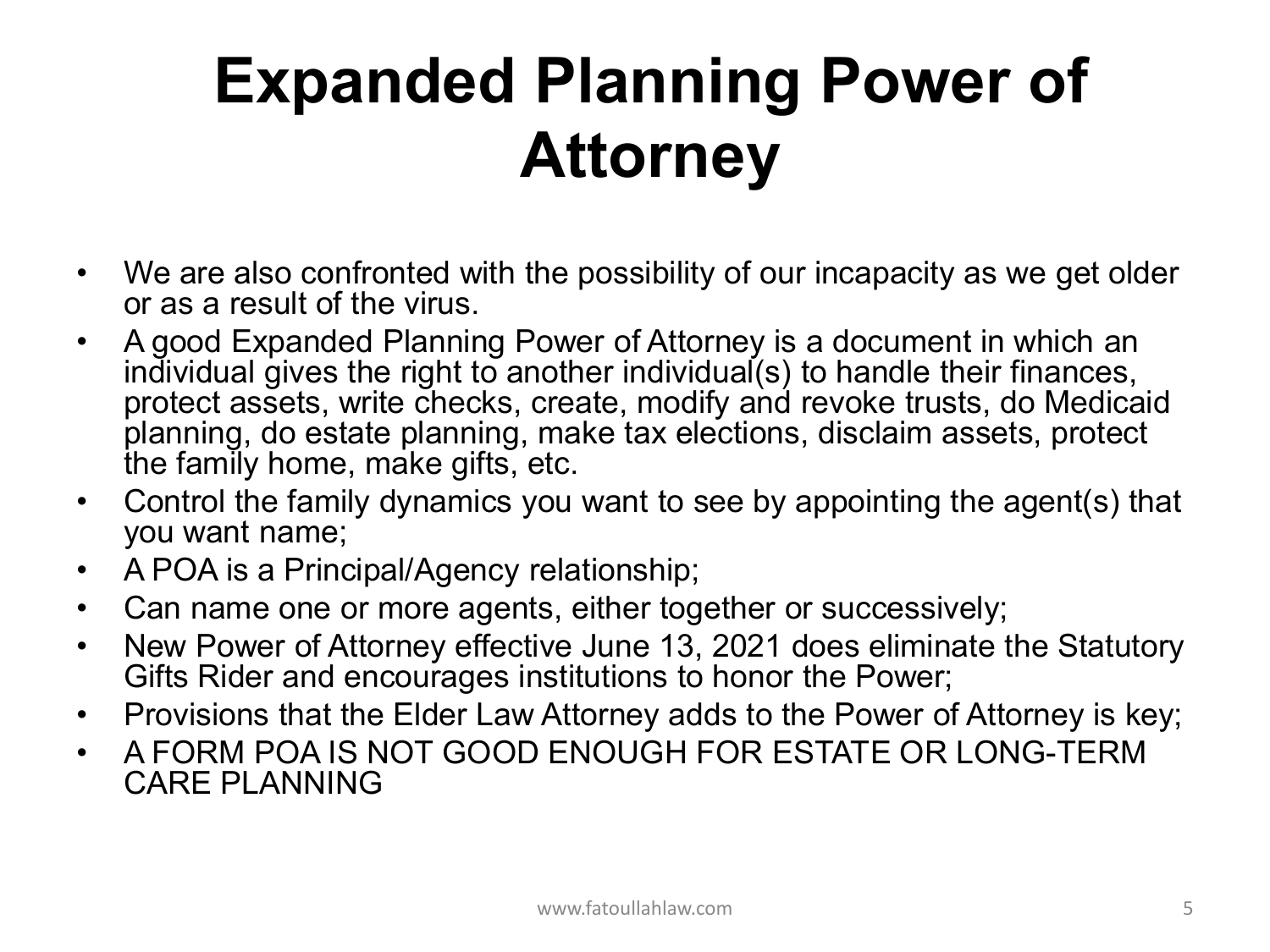## **New Power of Attorney Law Effective June 13, 2021**

- Why reforms were needed:
	- Complicated for individuals and even attorneys
	- Not easy to sign correctly
	- Simply unwieldy
	- A minor error in the POA could have dire consequences
	- Banks sometimes refuse to accept statutory POAs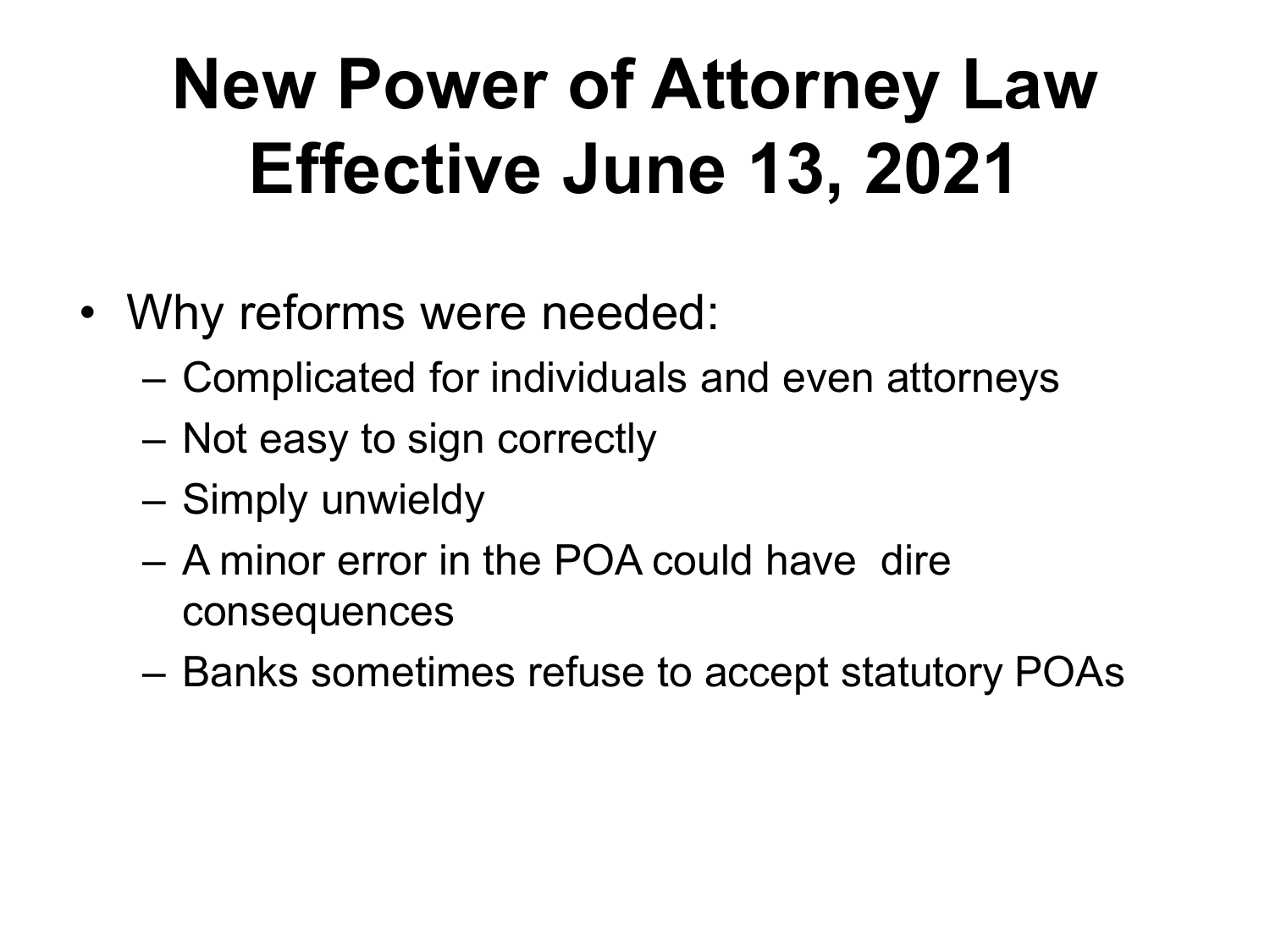### **Major Changes - New POA Law**

- Statutory Gifts Rider is eliminated
- The new law provides for substantial conformance with the statutory language instead of exact wording
- Signing requirement changes
- Acceptance and reliance requirements
- Damages and Attorney fees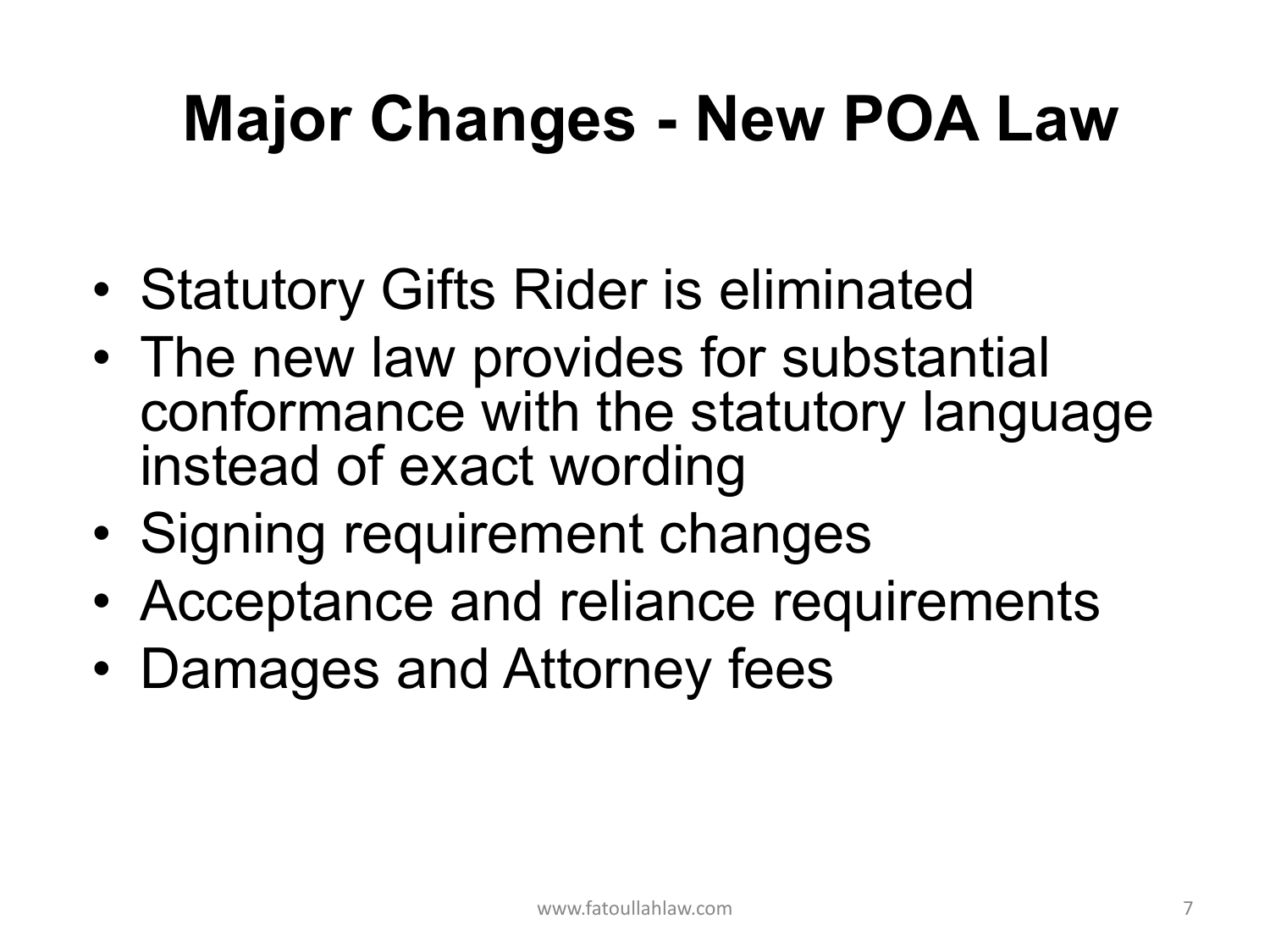### **Statutory Gifts Rider Eliminated BUT Beware**

- Statutory Gifts Rider is eliminated, BUT
- In order to do most Elder Law and/or Estate Planning, gifting must be included
- Gifting authority to be included in the Modifications **Section**
- Under new law there is no need to separately sign and witness a gifts rider
- Signing requirement changes
- Acceptance and reliance requirements
- Damages and Attorney fees
- NOTE: If you name 2 agents to act but don't specify if they act separately or together, they must act together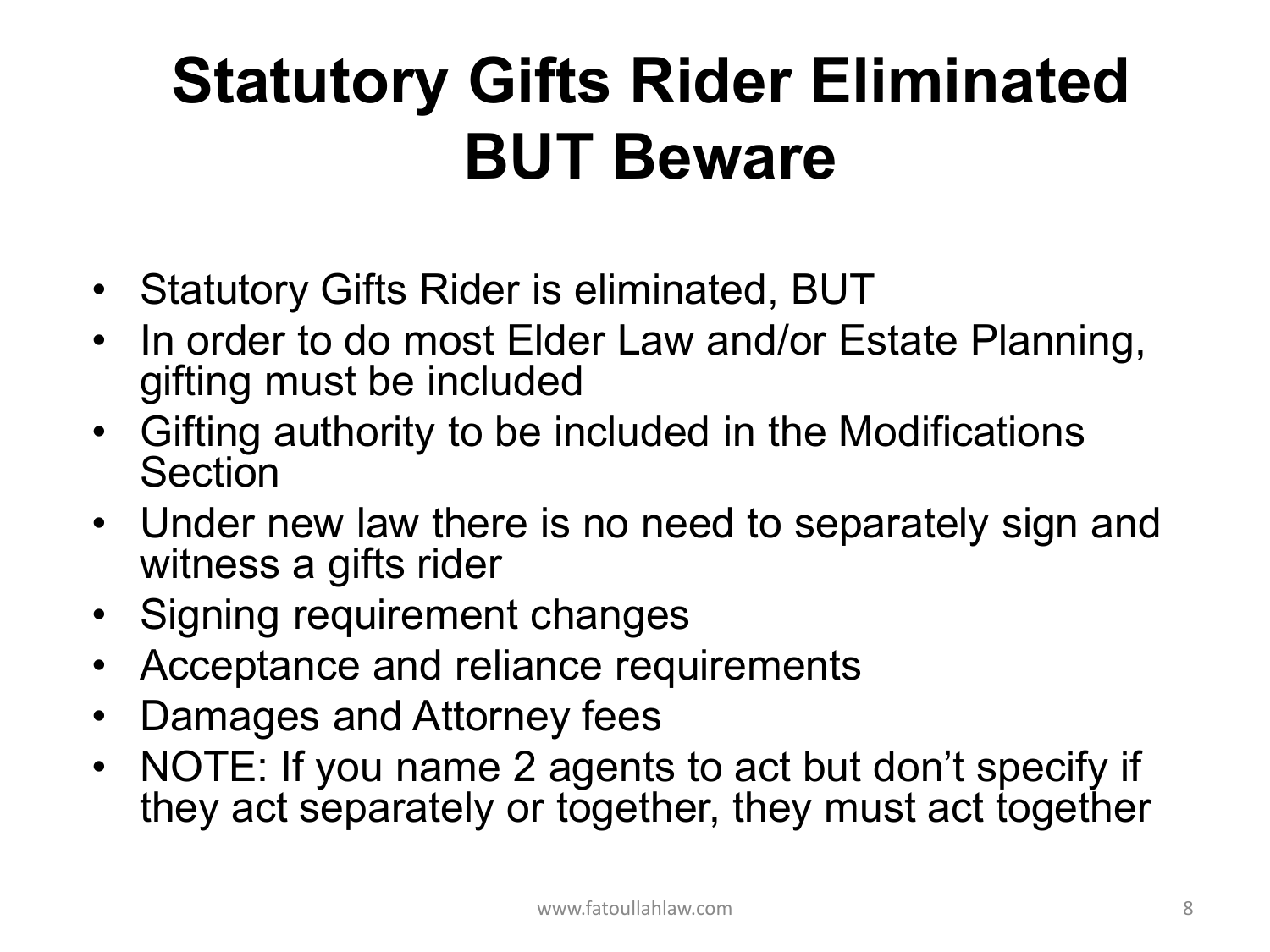### **Signing Requirements of New POA**

- A Principal with capacity can direct a 3<sup>rd</sup> party to sign the POA. Important for a physically disabled individual
- Two witnesses are required but one of the witnesses can act as the notary
- A Principal or the potential recipient of a gift cannot serve as a witness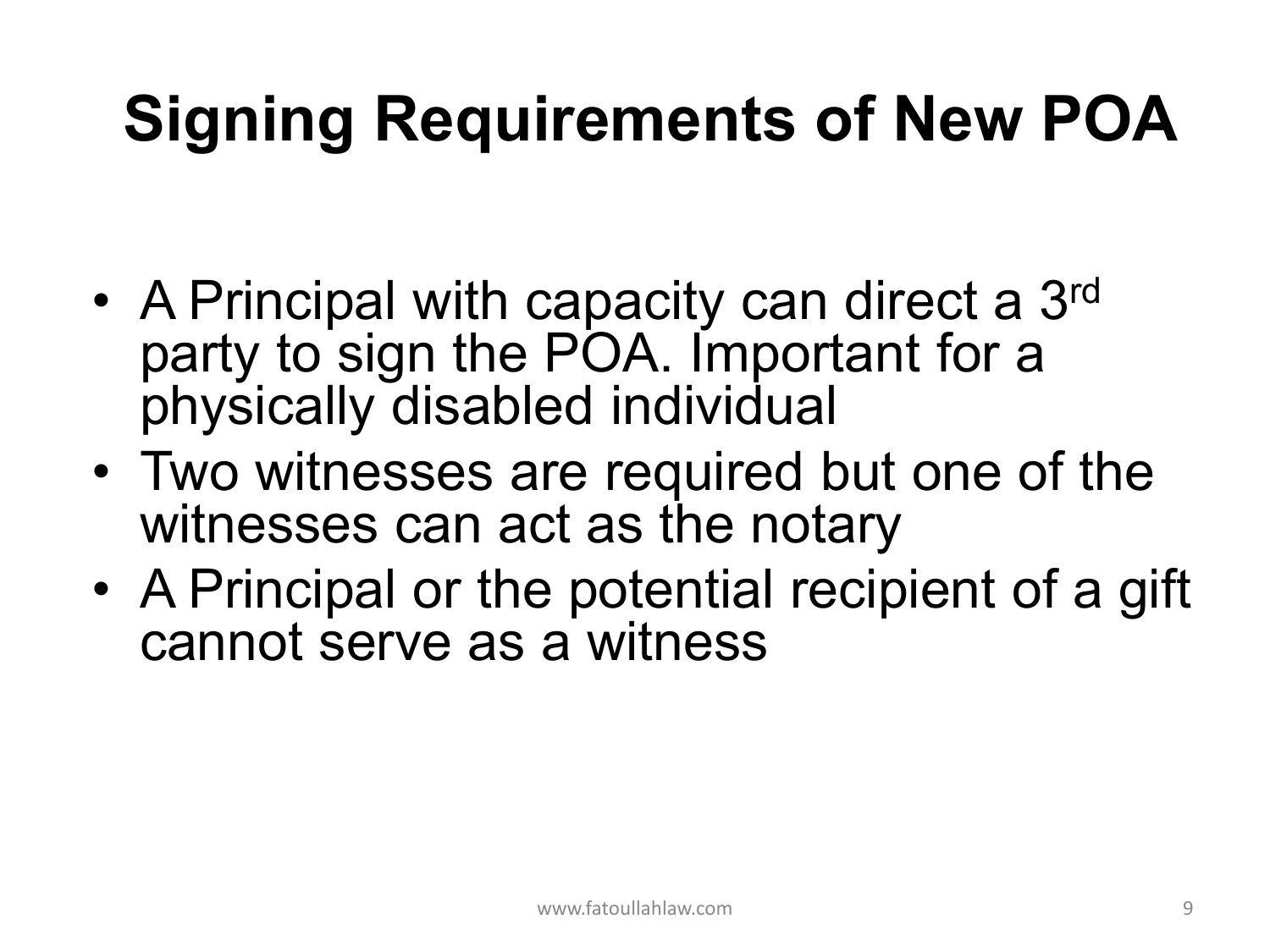#### **Acceptance and Reliance of POA**

- A third party located or doing business in NY cannot refuse to honor the POA without reasonable cause for a statutory short form Power of Attorney that was correctly executed at the time of its signing
- Financial institution has a 10-day period to honor or reject the POA
- A rejection must be in writing and sent to the Principal and the Agent
- No deadline for the proponent of the POA to respond, BUT after a response, the financial institution has 7 days to accept or finally reject the POA
- Some exceptions to the Acceptance/Reliance Rule
- Once accepted, if a third party relies on a properly executed POA, that third party is held harmless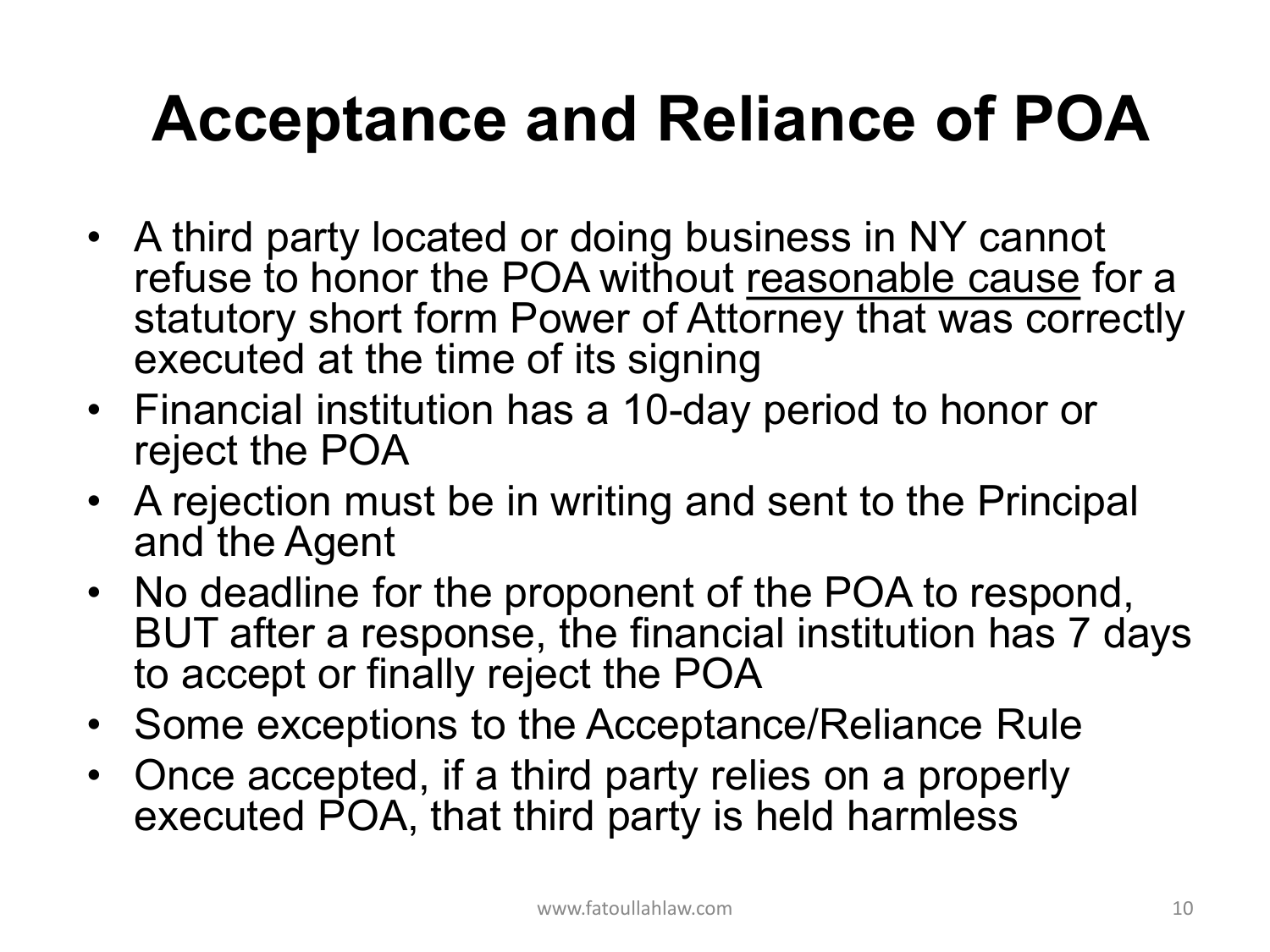### **Planning POA is NOT a DIY Document**

- A well-crafted planning Power of Attorney is a complex document and should be drafted by a qualified Elder Law and Estate Planning attorney
- Depending on an individual's situation, there may be dozens of additions that must be added to the Power of Attorney for the Power to be effective
- Without these additional provisions, Medicaid and/or Estate Planning likely will not be able to be done by the Agent, defeating the purpose of the POA to begin with
- NOTE: All existing, validly executed POAs will remain effective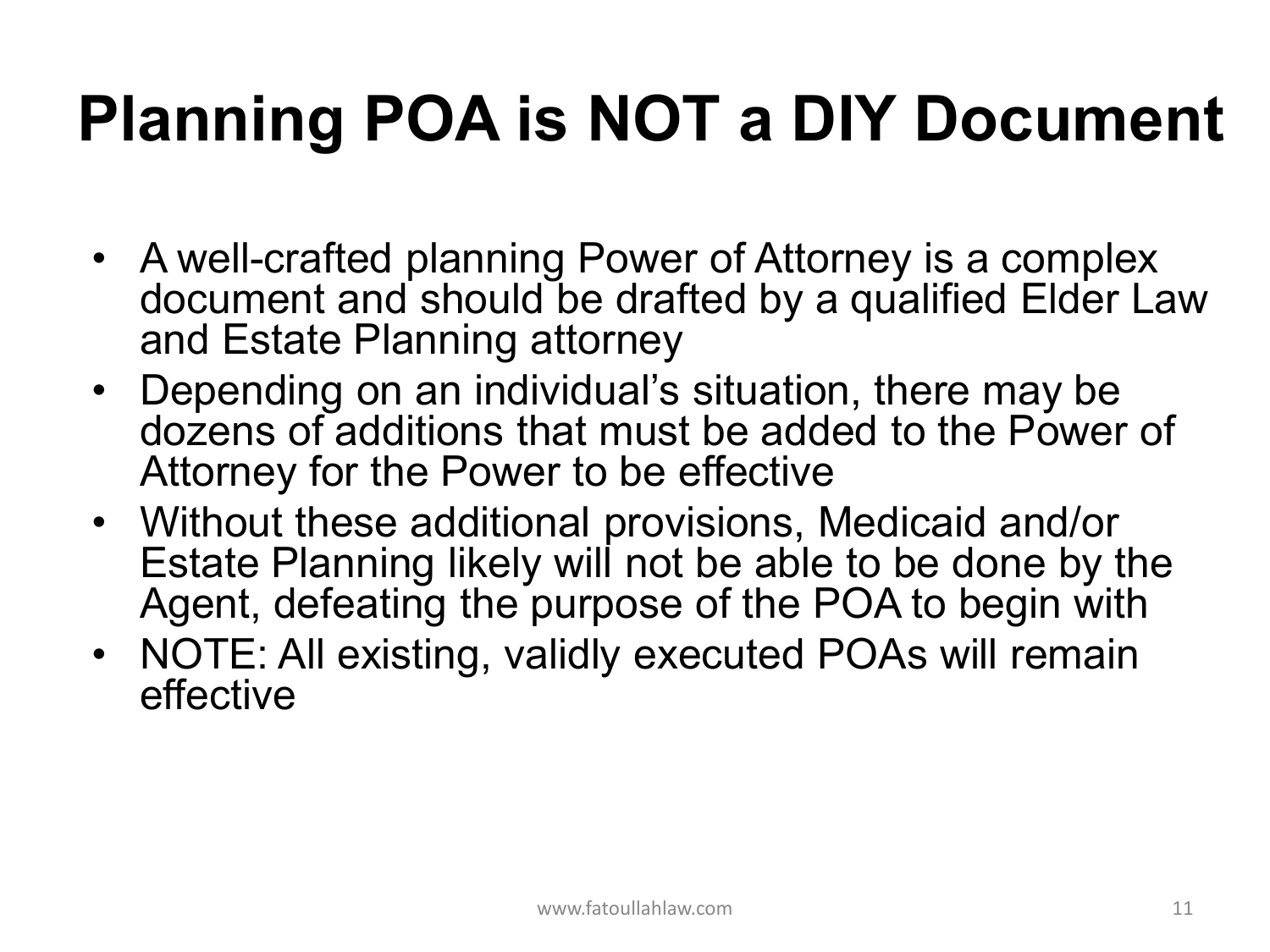## **Some of the Extra Trust Provisions to be included in a POA**

- Provisions that typically must be included in the 'Modifications' section of the POA
- Power to create a trust
- Power to modify a trust
- Power to revoke a trust
- Right to exercise a power of appointment in a will
- Right to make gifts (transfer assets) into a living trust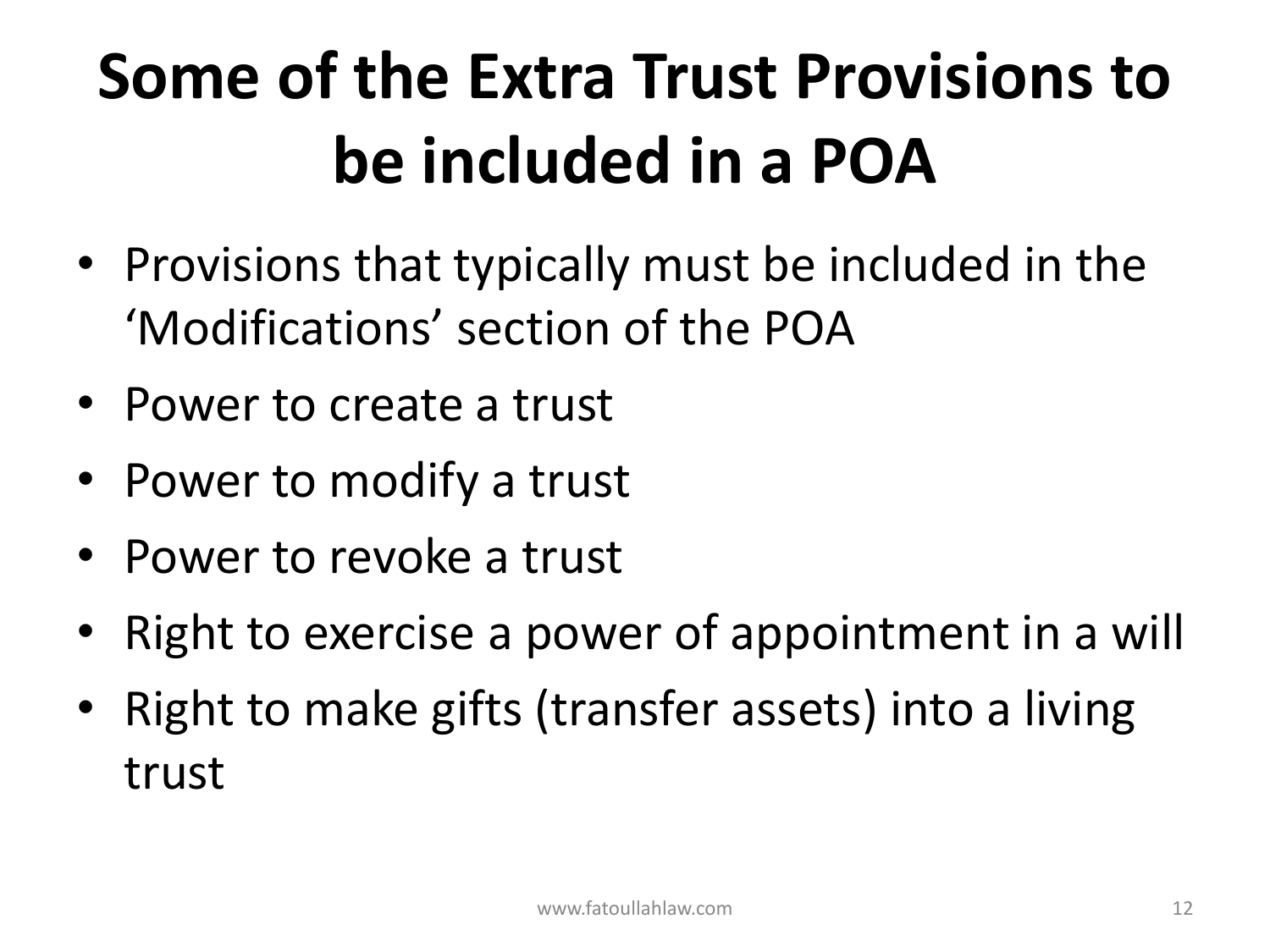### Long-Term Care

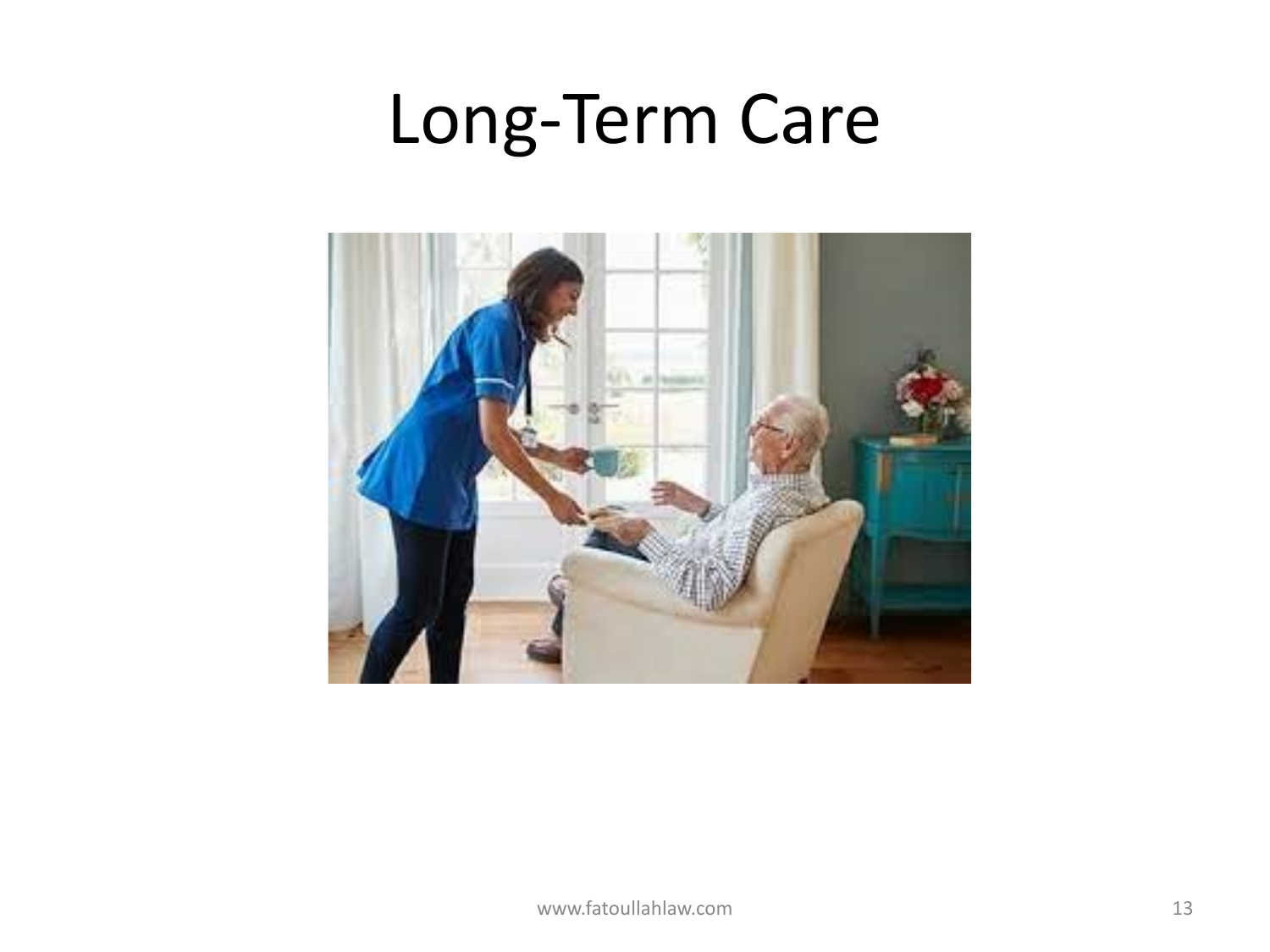## **Who Pays for Long-Term Care?**

- Private Pay Unaffordable for most
- Medicare Typically will not pay for LTC
- Long-term Care Insurance Most don't have it
- Veteran's Benefits Aid & Attendance Benefits watered down with 3 year lookback period for transfers and a potential 5 year wait as of October 18, 2018
- Spousal Liability- Spouse is liable for the cost of longterm care of his/her spouse, even costs paid for by Medicaid. Advance planning is essential to protect the assets of the well spouse
- **Medicaid**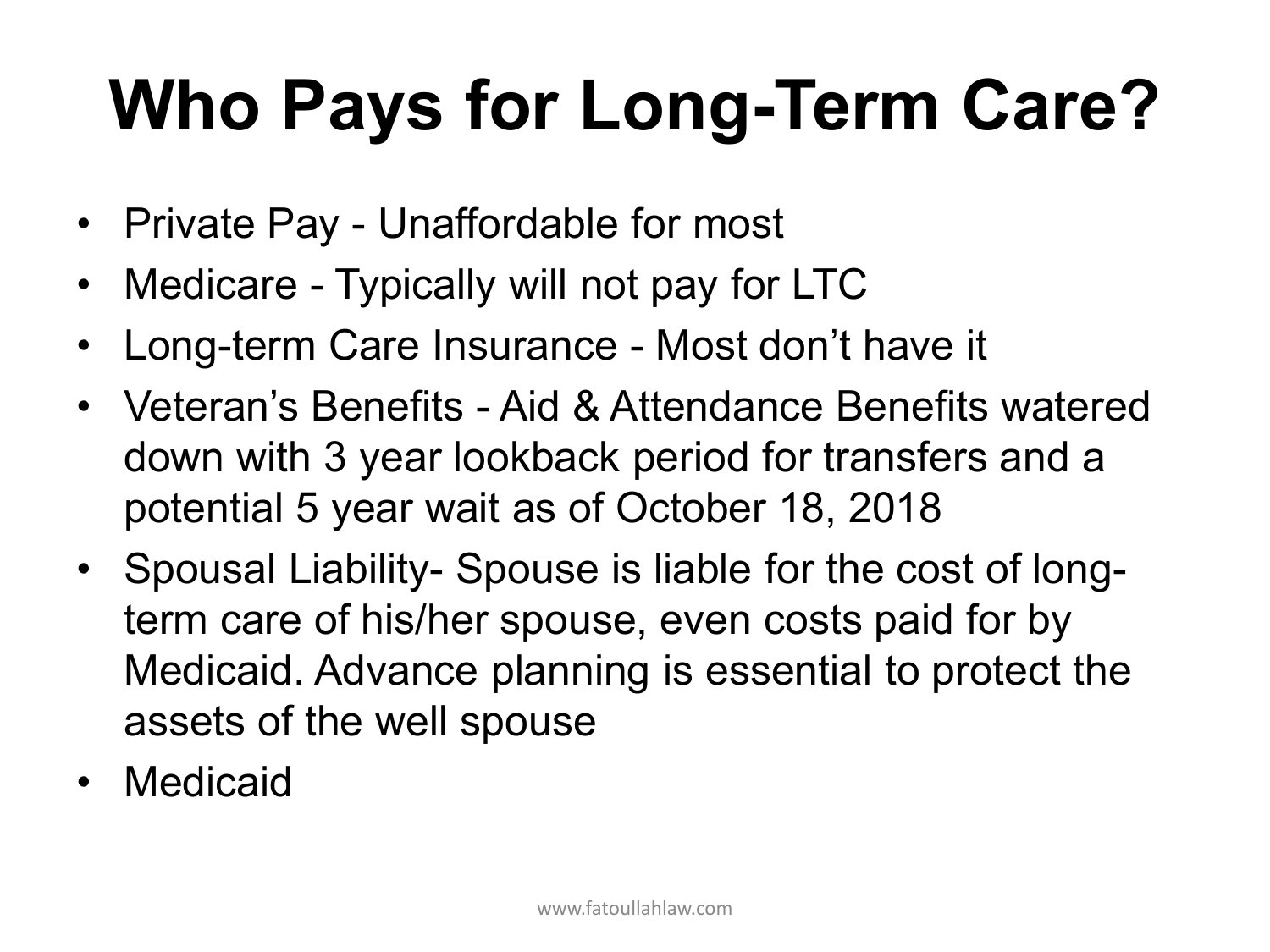## **Overview of the Medicaid Asset and Income Requirements**

#### **Assets:**

- **In New York**
	- Medicaid applicant may keep up to \$15,900 plus exempt assets
	- Well spouse may keep \$74,820 or  $\frac{1}{2}$  of the couple's assets, but no greater than \$130,380
	- Can appeal Medicaid's CSRA level if more assets needed to generate income to reach the MMNA
- **In many states**
	- Individual asset limit is only the SSI limit of only \$2,000
	- Minimum CSRA is \$26,076 for 2021, and the maximum CSRA is \$130,380

#### **Income:**

- For Nursing Home care (Institutional Medicaid), may only keep a \$50 personal needs allowance plus any cost of health insurance premiums in NY
- Well spouse can keep up to \$3,259.50 (in most states) of total household income
- For Home Care (Community Medicaid), may only keep \$884/month (\$1,300 /month for a couple)  $+$  \$20 disregard for a total of \$904/month
	- Applicant may keep income in excess of the Medicaid allowable limits through use of a Pooled Trust, but new issues will arise under new law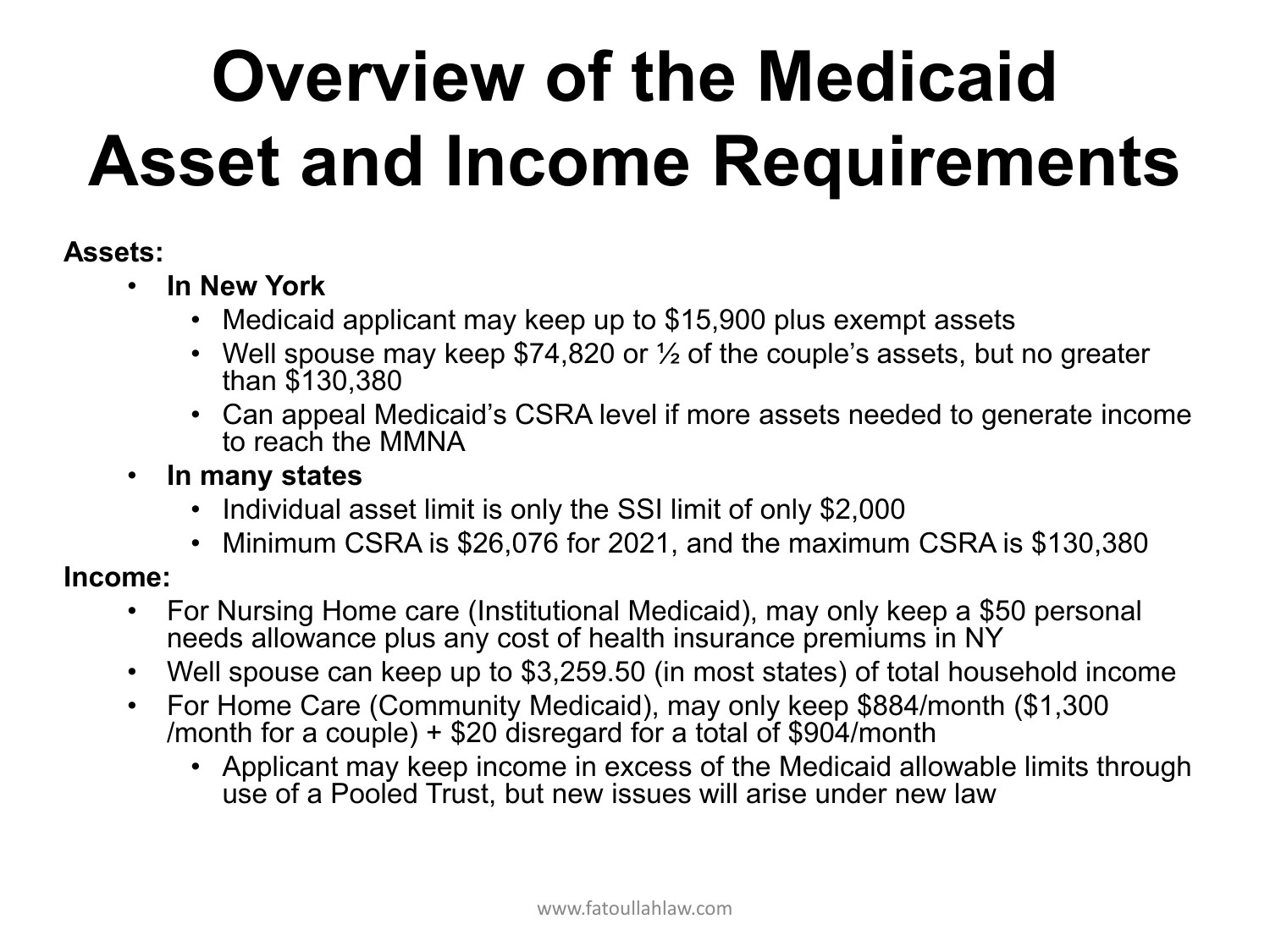### **Overview of the Medicaid Asset & Income Requirements, Cont.**

- Spouse can sign a Spousal Refusal (in NY and select states)
	- Beware of spousal suits
- 5-year look-back period applies to nursing home Medicaid
	- Currently, no look-back period for Medicaid home care or community-based applications submitted prior to April 1, 2022
	- New: For applications submitted on or after April 1, 2022, 30-month look-back period applied to Medicaid home care and community-based services, going back to transfers made on or after October 1, 2020
- Advocacy of Elder Law Attorney is critical
- Immediate planning is essential in light of the new law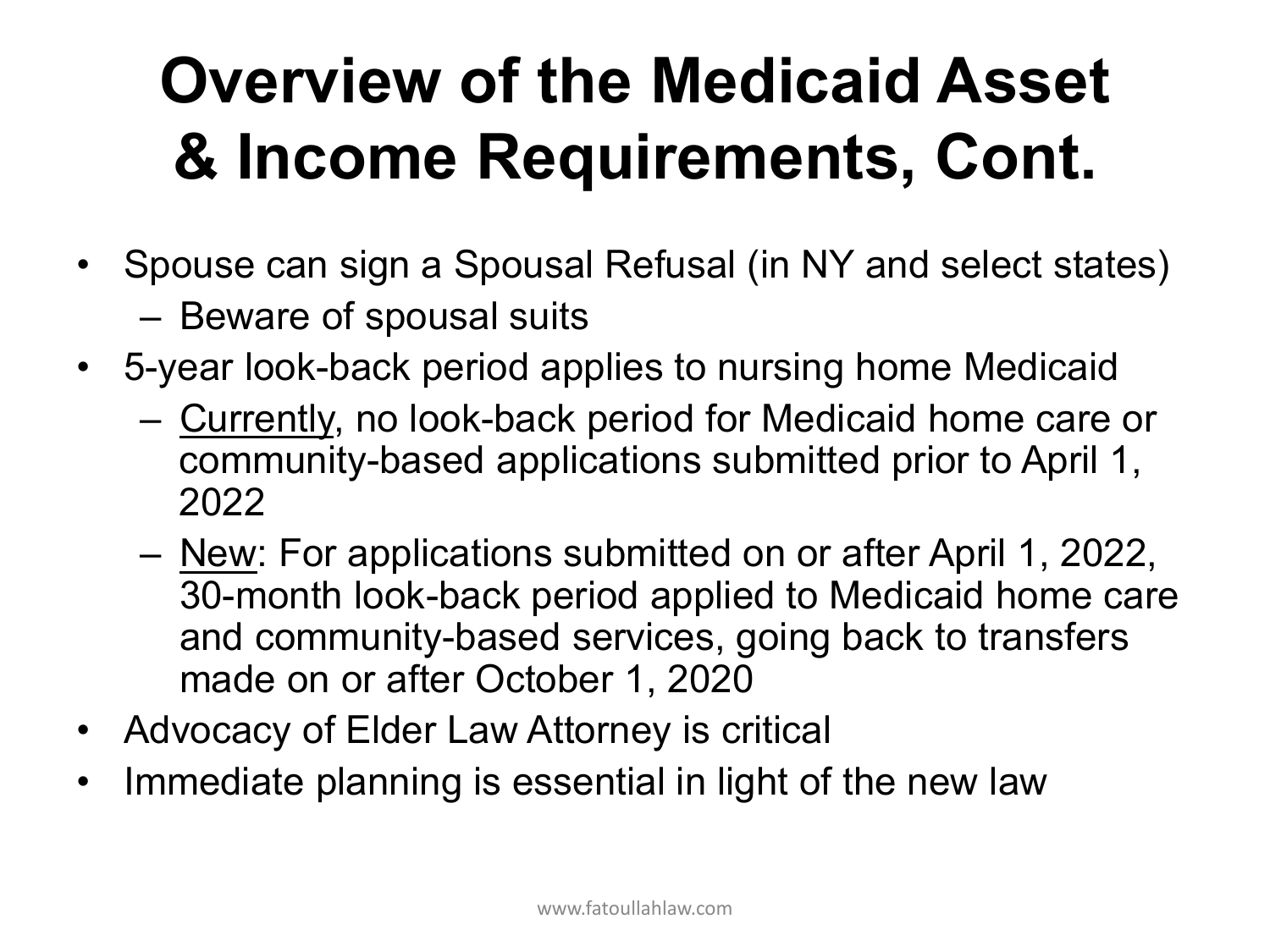## **Exempt Assets**

#### **Assets:**

- In New York, Medicaid applicant may keep up to \$15,900 (\$2,000 in most states) plus exempt assets:
	- Retirement Accounts in payout status (mimics SSI rules in many states)
	- Burial funds
	- Burial pre-need agreement
	- Reparation payments as a result of Nazi persecution
	- Payments for Agent Orange as a result of the Vietnam war
	- The homestead (applicant's primary residence)
- Beware of Medicaid recovery issues!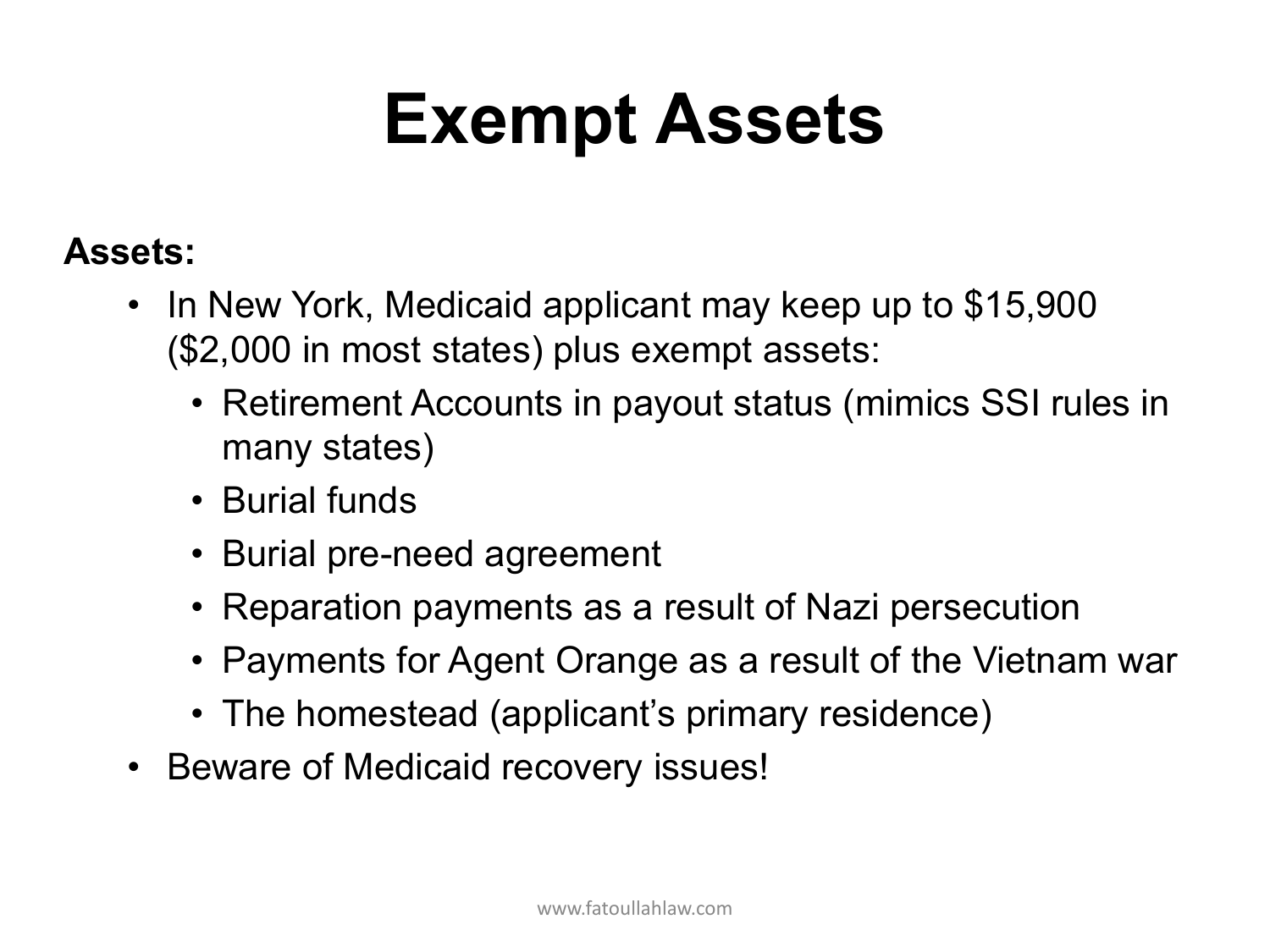#### **UNPRECEDENTED PLANNING OPPORTUNITY – THE WINDOW WILL SHUT IN BY YEAR'S END**

**VERY IMPORTANT: Implementation of the lookback for Community based Home Care has been postponed to April 1, 2022 (possibly July 1, 2022), and asset transfers prior to October 1, 2020 (possibly later) will likely not be penalized.** 

#### **What Does This Mean?**

*Unprecedented opportunity for planning if you are going to need Medicaid Home Care Services. You now have a short period of time to make transfers and ensure financial eligibility. Don't wait take action NOW!*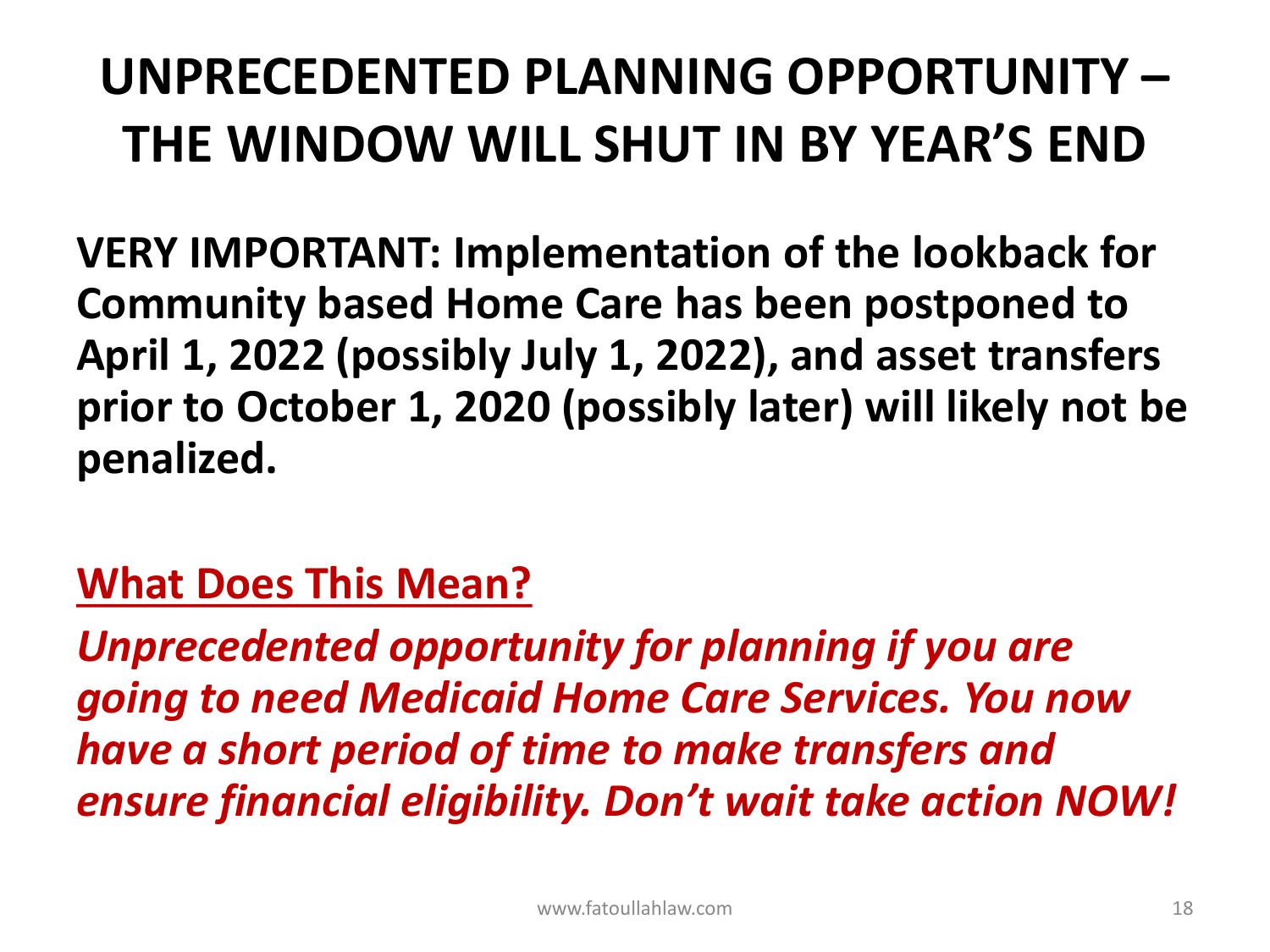#### **2021 Regional Rates for Medicaid (NY)**

- New York State Department of Health (DOH) issued Regional Rates to determine penalty periods for institutionalized individuals
	- Rates change every year; current rates for Medicaid applicants on or after January 1, 2021
	- Rates now apply to transfers made by home care Medicaid applicants
	- Higher regional rates = shorter waiting or penalty period for Medicaid purposes
- Medicaid districts use rate of the region in which the facility is located
	- Medicaid application is submitted in the Medicaid region of the applicant's residence
- *Most states have just one rate for the entire state*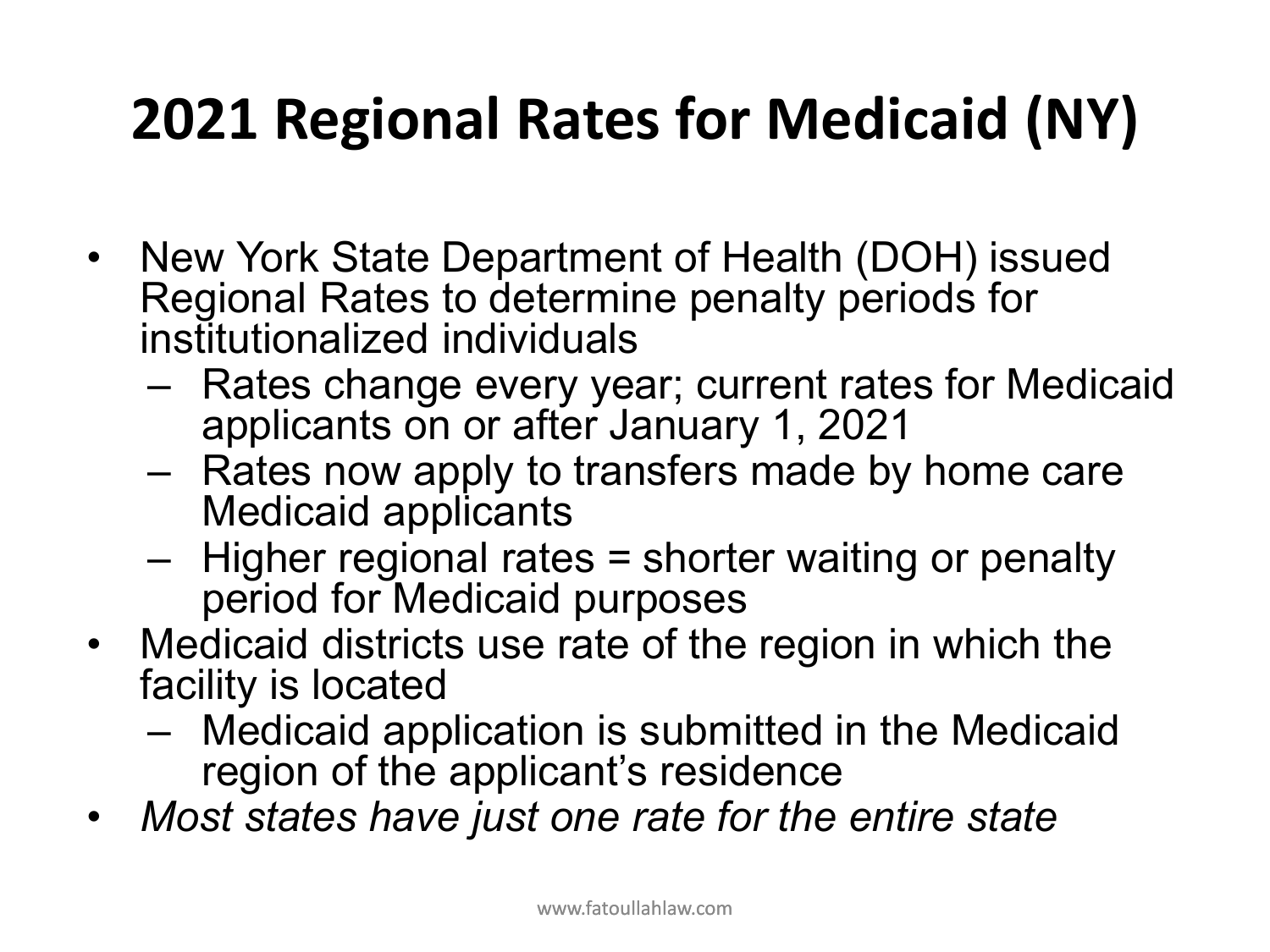### **2021 Regional Rates Used To Calculate Medicaid Penalty Periods**

- New York State Department of Health (DOH) issued Regional Rates to determine penalty periods for institutionalized individuals. Said rates change every year. Current rates for Medicaid applicants on or after January 1, 2021.
	- **New York City - \$13,307**
	- **Long Island - \$13,834**
	- **Northern Metropolitan - \$13,206**
	- **Northeastern - \$11,689**
	- **Central - \$10,857**
	- **Rochester - \$13,020**
	- **Western - \$11,054**
	- RATES WILL NOW APPLY TO TRANSFERS MADE BY HOME CARE MEDICAID APPLICANTS
- The rates have increased for 2021 in all regions. Higher regional rates translate into a shorter waiting or penalty period for Medicaid purposes
- Medicaid districts will use the rate of the region in which the facility is located. The Medicaid application is submitted in the Medicaid region of the applicant's residence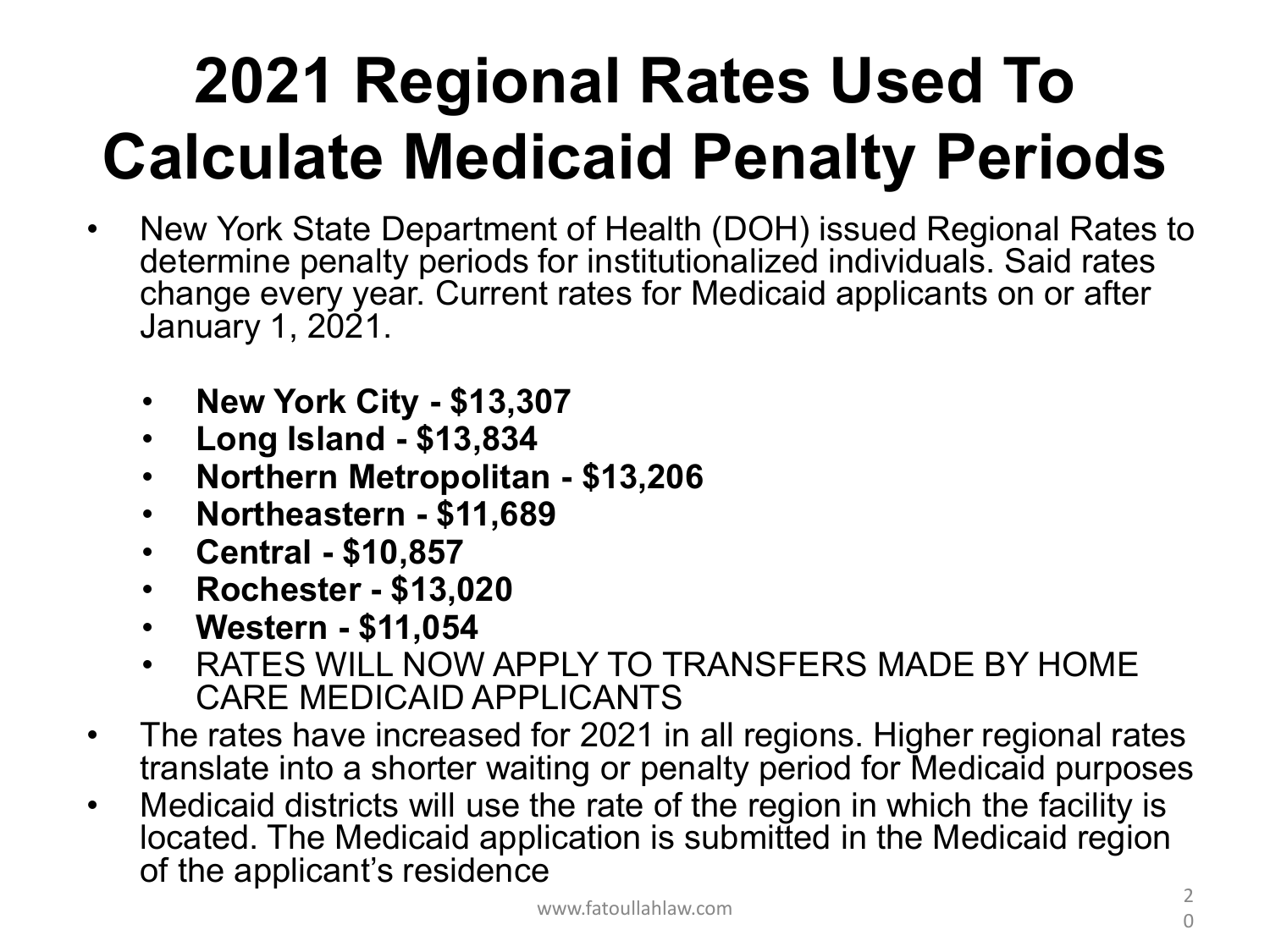## **Exempt Transfers**

- What are "exempt transfers"?
- Exempt transfers include those:
	- To the well spouse
	- To applicant's blind or disabled child of any age
	- For fair market value
	- Made exclusively for a purpose other than qualifying for Medicaid
	- That have been returned ("Return of Gift")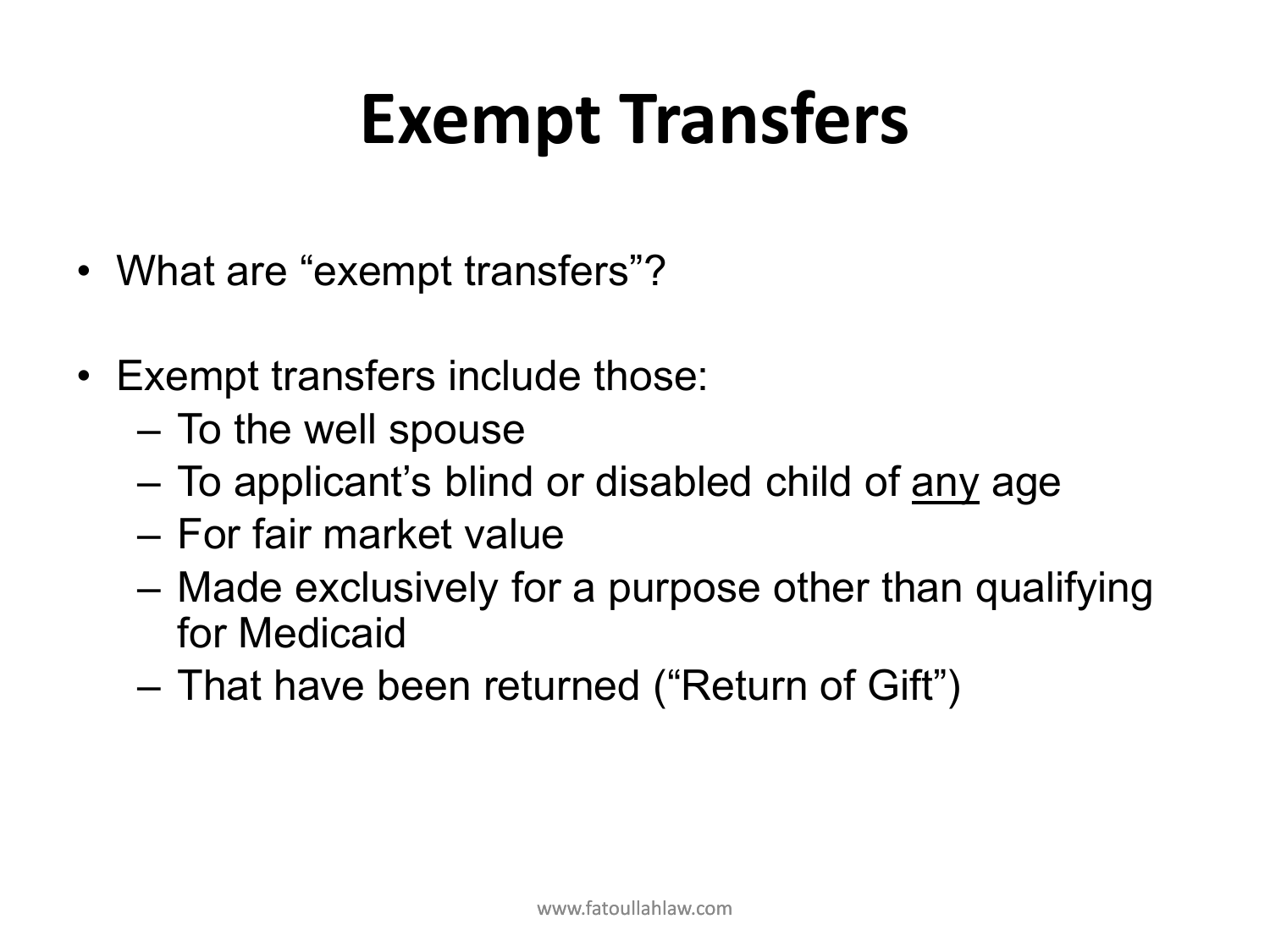### **ADDITIONAL EXEMPT TRANSFERS**

- All of the transferred assets have been returned to the individual
	- Partial return reduces penalty proportionally\*
- Individual used assets to purchase:
	- an annuity
	- life estate
	- promissory note, loan, or mortgage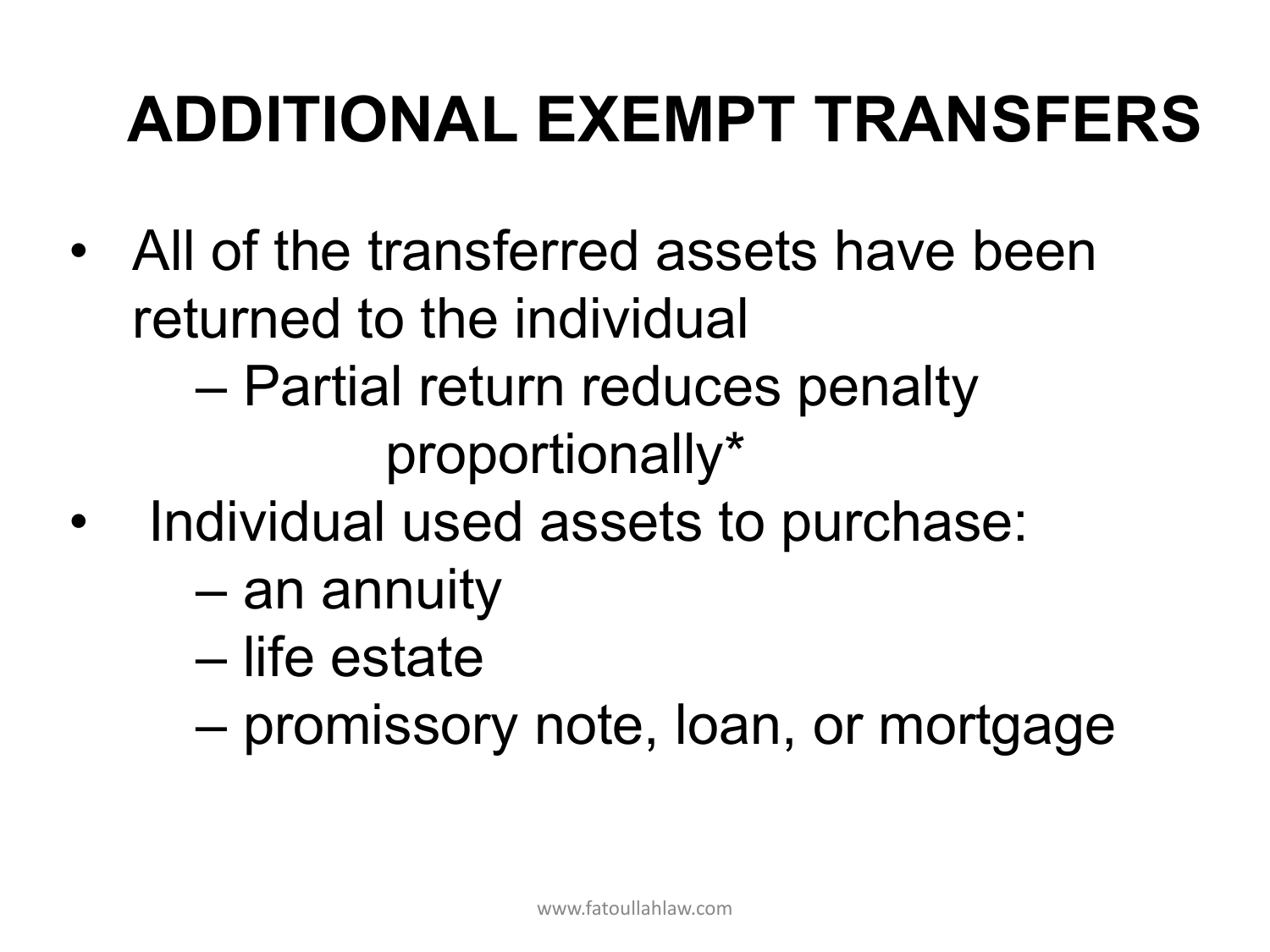## **Exempt Transfers of the Home**

- Exempt transfers of the primary residence (the "Homestead")
	- 1. Transfer of the home to a spouse
	- 2. Transfer of the home to a disabled, blind or minor child (but consider the child's benefits!)
	- 3. Transfer of the home to a sibling of the A/R with an equity interest and who resided in the home for one year prior to institutionalization
	- 4. Transfer of the home to an adult caregiver child who resided in the home for at least two years prior to institutionalization ("Caretaker Child" exception)

**Home Equity Limitation:** The Deficit Reduction Act of 2005 signed by President Bush on February 8, 2006 expanded the look-back to 5 years and also provided for a limitation on the equity value of a home in order to qualify for Medicaid

- The equity limitation is currently \$906,000
- Value of homes, condos & co-ops in NYC, Westchester and Long<br>Island often exceed \$906,000
- Equity limitation does not apply if there is a spouse or a minor, blind or disabled child living in the home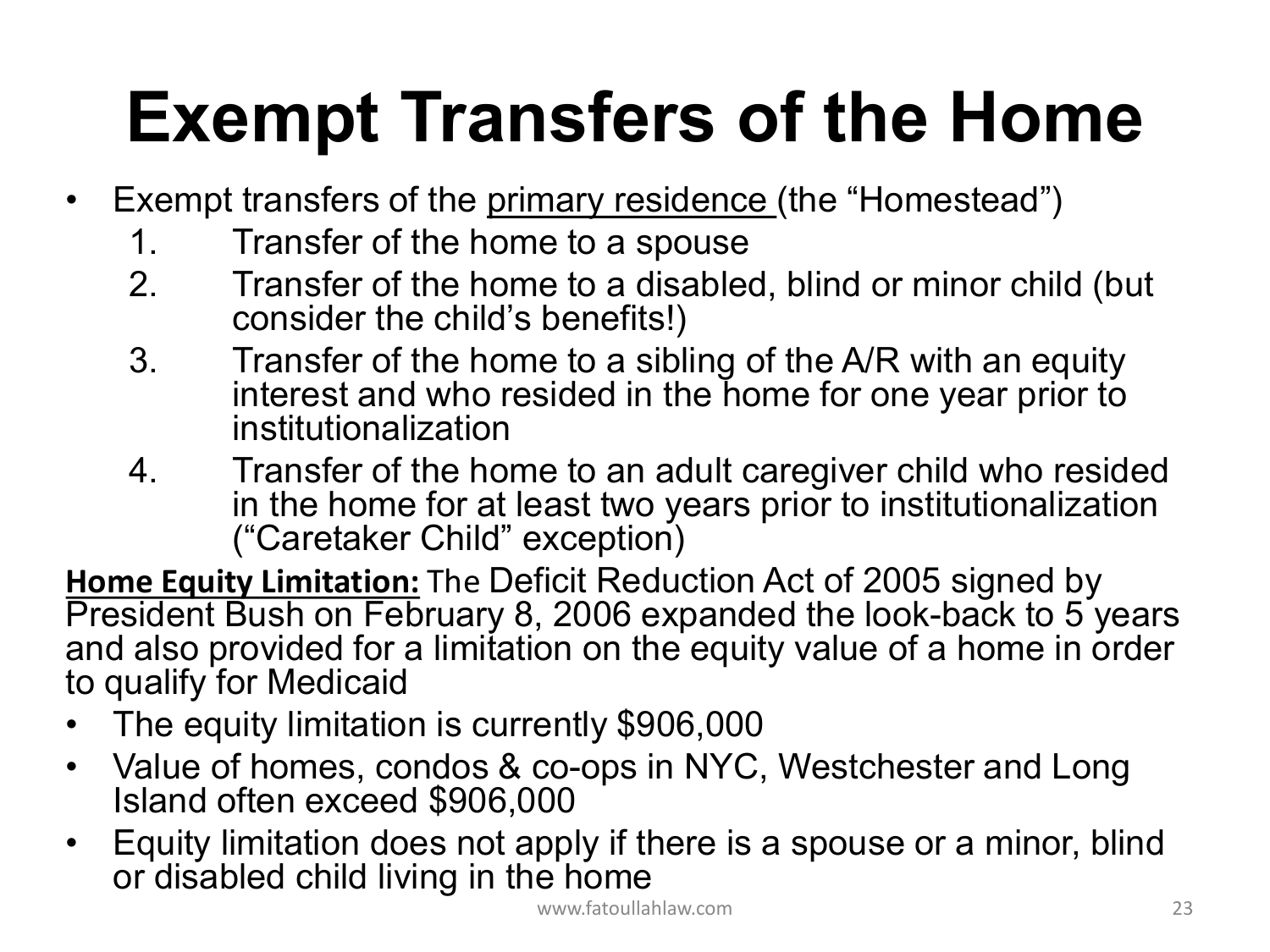#### **Pooled Income Trusts & Community Medicaid**

- A trust organized and operated by a non-profit organization that pools the funds of many Grantors, and uses these funds to pay certain expenses of the various **Grantors**
- Permits Grantor/Medicaid applicant-recipient to reduce monthly income so that there is no spend down (income in excess of Medicaid income levels - \$884/mo. +\$20) plus health insurance premiums
- Without the pooled income trust, Medicaid recipient would have to spend down any excess income before Medicaid will pay for services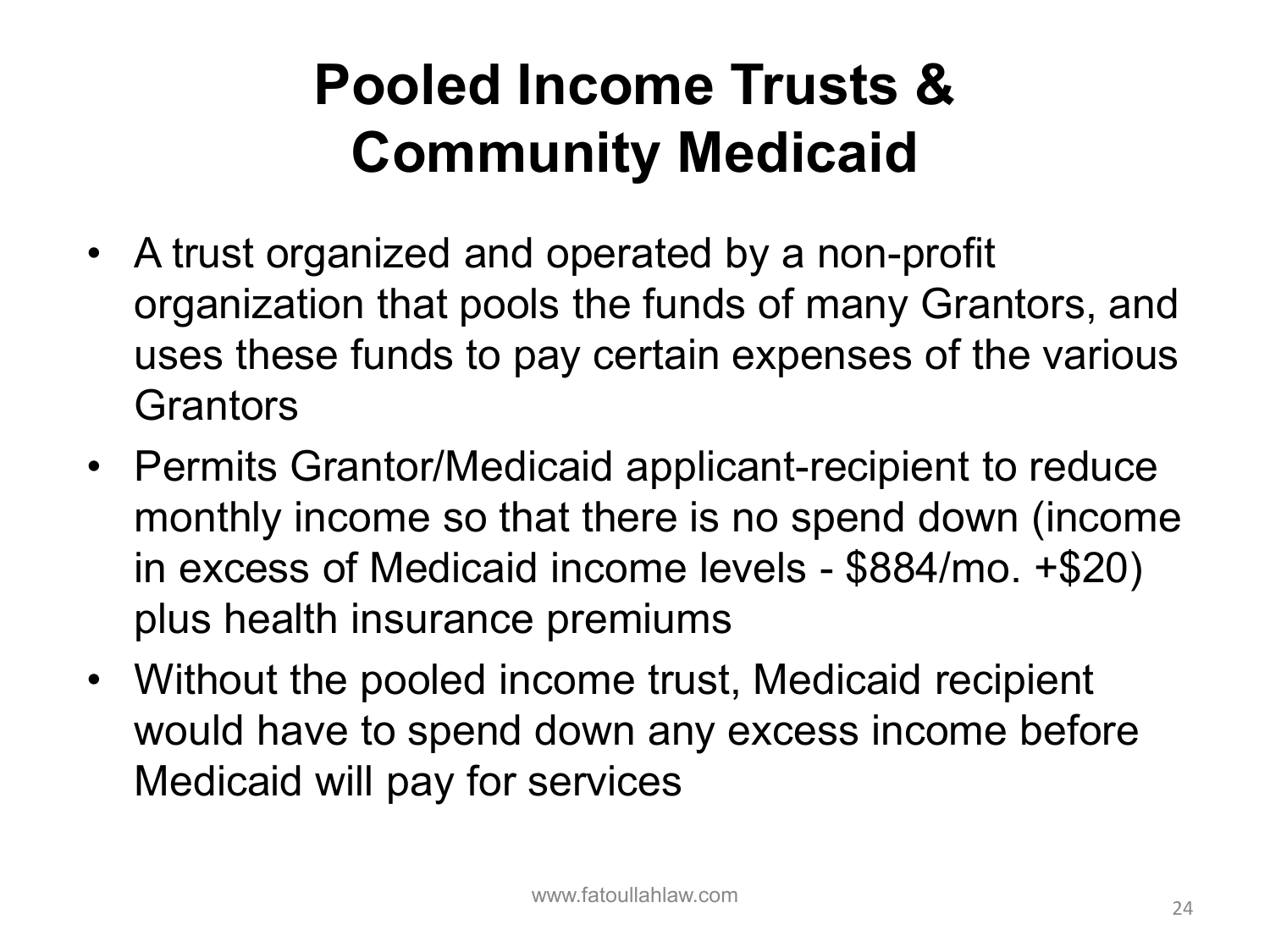# **Pooled Income Trust cont.**

- Trust must be irrevocable, but Grantor may leave the trust upon:
	- **Death**
	- Admission to a nursing home
	- Failure to make monthly deposits into trust
- Each month the Medicaid recipient submits expenses to the trust to be paid on his/her behalf
- Expenses the trust can pay include:
	- Rent or mortgage
	- Utility bills
	- Approved reimbursement for third parties who paid Grantor's expenses
	- Credit card payments (no past due charges)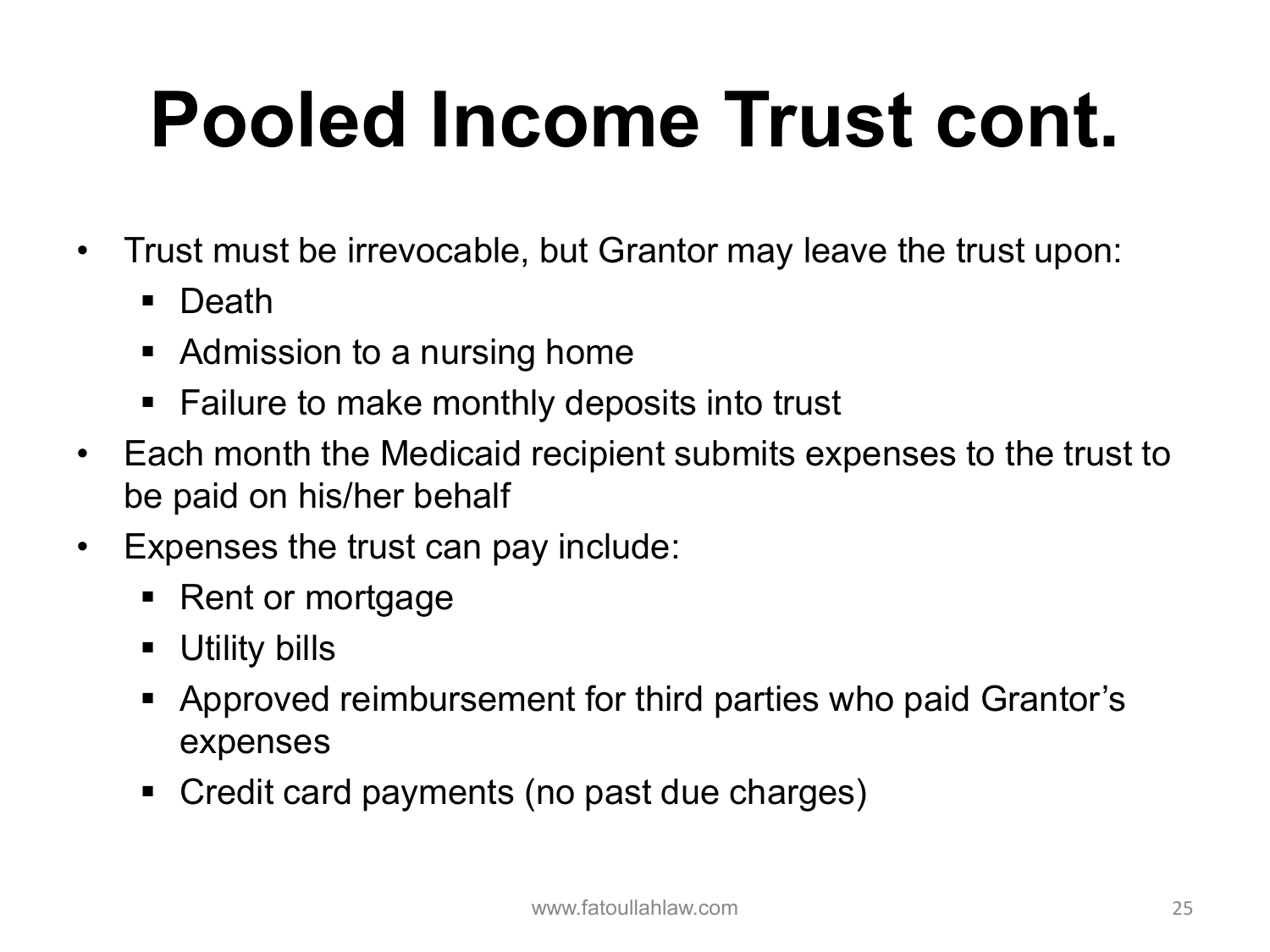#### **Can A Pooled Income Trust Be Used After The Likely Implementation date of April 1, 2022?**

- YES! BUT, care must be taken to avoid a gift of income into the Trust
- Transfer penalties apply to income as well as assets So, monthly transfers of income to a pooled income trust are, indeed, considered transfers; however, it will not be considered a transfer if the income contributed is used for the benefit of the applicant
- However, a compensated transfer is not considered a gift, and is therefore exempt from the transfer rules as long as the money in the pooled income trust *is used for the applicant*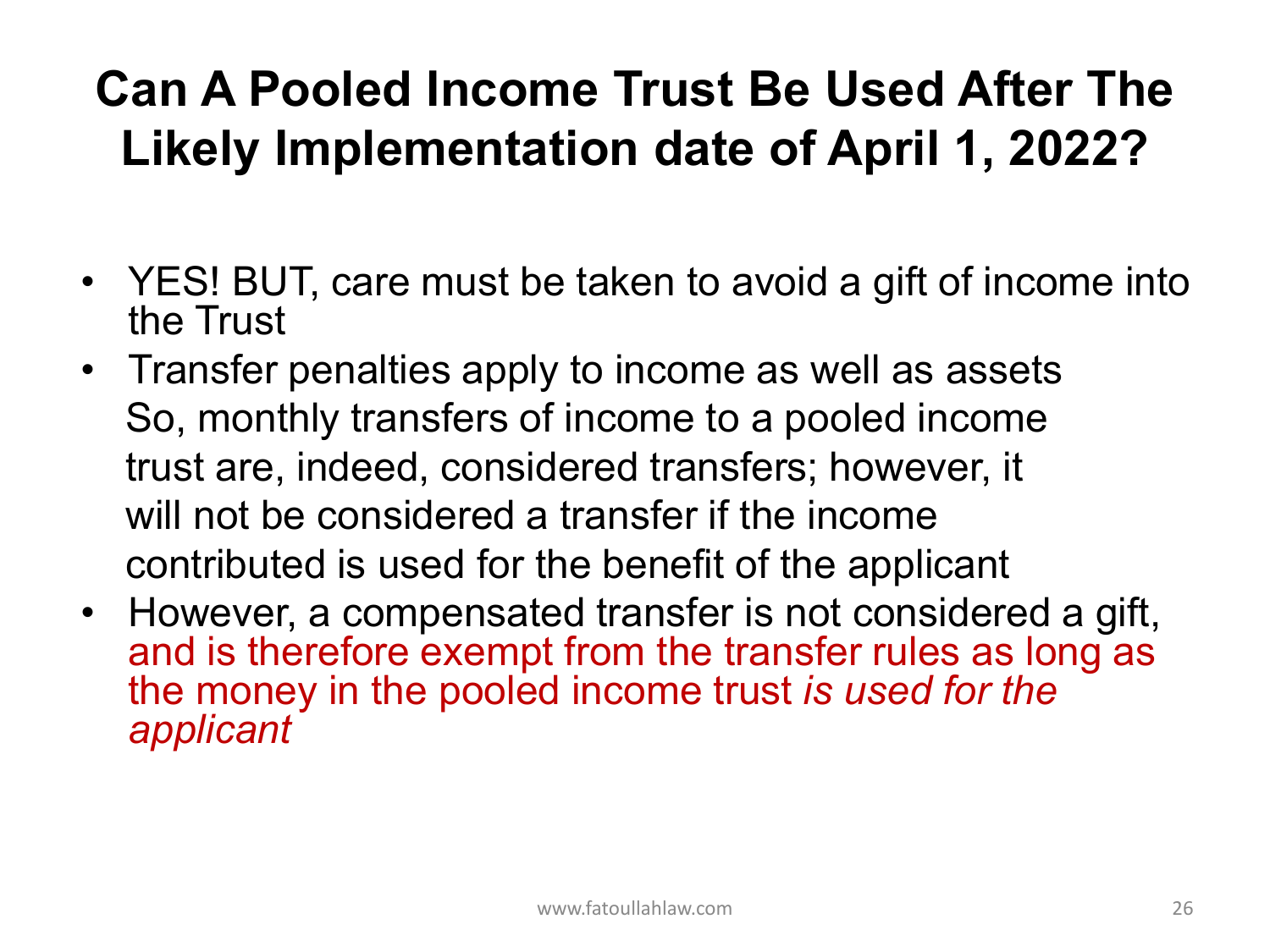#### **New ADL Requirements for Home Care**

- Applicants for personal care or CDPAP after the likely implementation date of April 1, 2022 must need:
	- "Limited assistance with physical maneuvering with more than two" ADL's (3+ ADLs) or
	- Persons with dementia or Alzheimer's diagnosis must need "at least supervision with more than one ADL" (2+ ADLs)
- After a likely implementation date of April 1, 2022, a new Assessment Instrument will be used and it will be an evidencebased validation
- NY Medicaid Choice will use the new standard (ADLs) & new assessment instrument in the conflict-free MLTC determination, and local districts/HRA and mainstream Managed care plans will use it for those not eligible for MLTC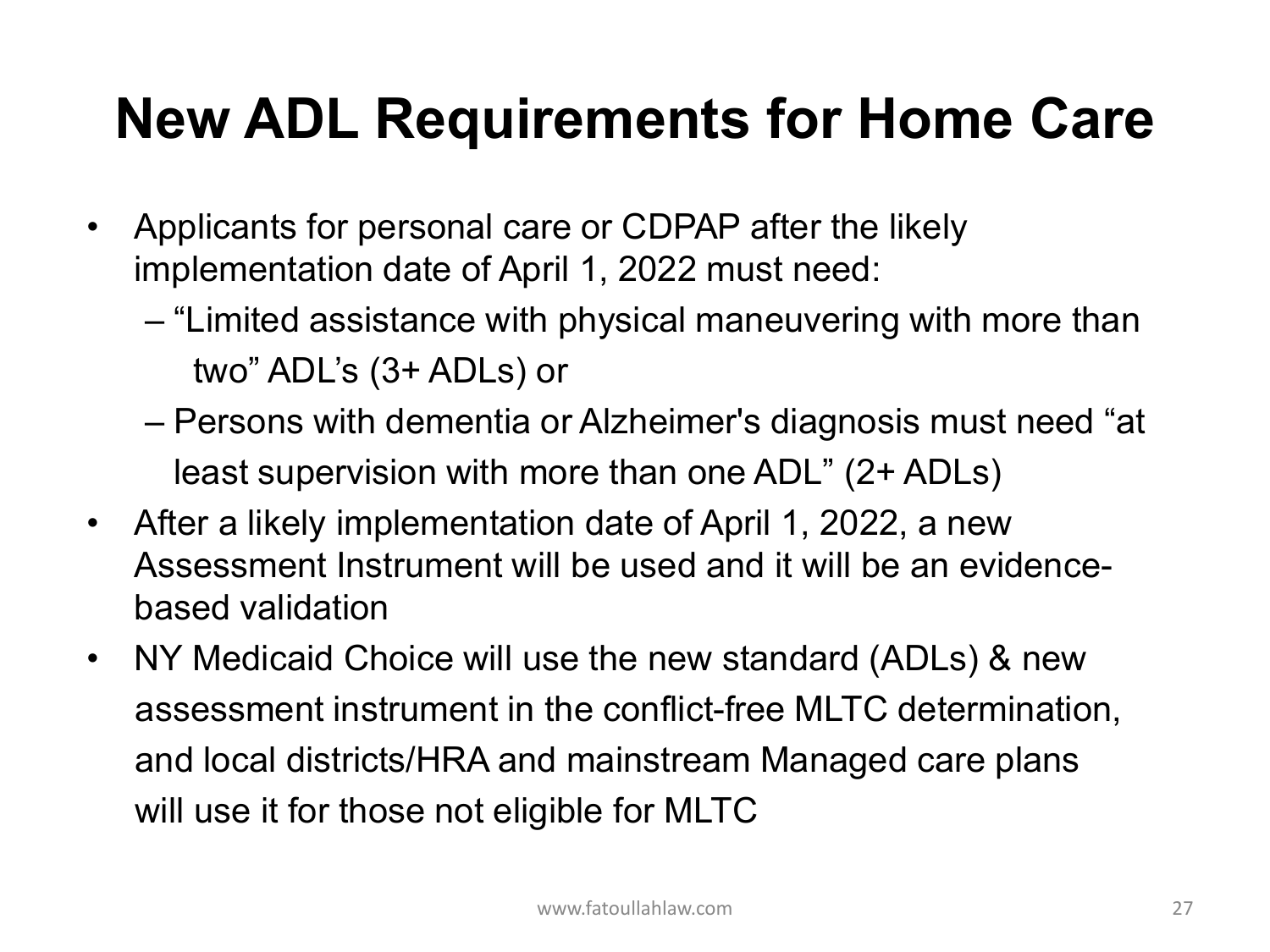#### **New Standardized Task-based Assessment Tool Will Be Used to Determine Hours**

• Tool will be "evidence-based" and used to assist the local DSS to make appropriate and individualized determinations for the number of personal care services and CDPAP hours of care each day

-currently, the number of hours is determined by each plan using their own "tasking tool"

• The new tool should identify how need for assistance with ADL's can be met through:

– Telehealth- Unclear how telehealth may assist with assisting a consumer with transferring, dressing, and toileting

– Family and social supports-- Now, their assistance is voluntary. Often plans wrongly presume family is available. Even if they are, their assistance must be acceptable to consumer. 18 NYCRR 505.14(b)(3)(ii)(b), 12 OHIP-ADM-01, GIS 97 MA/033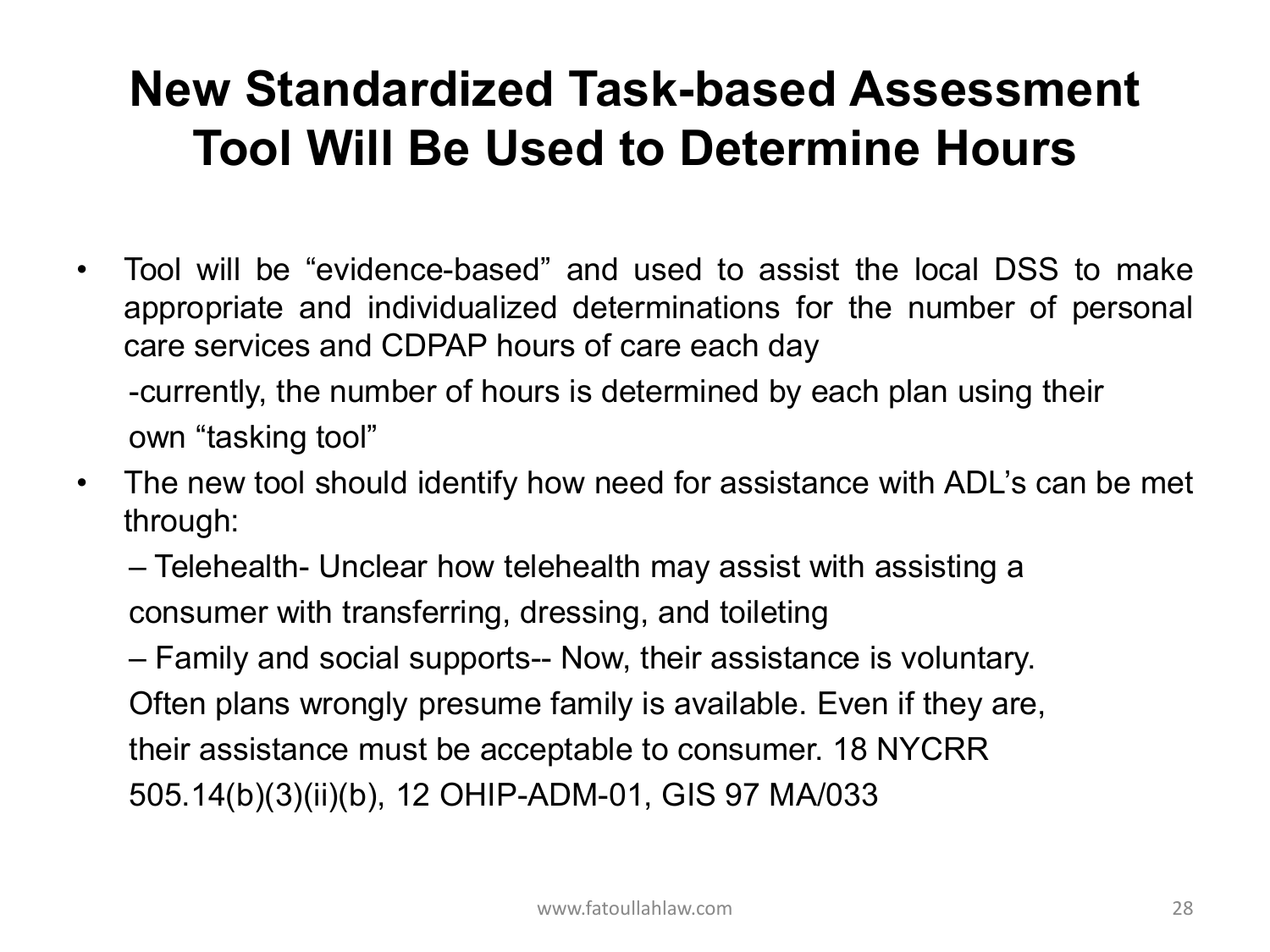#### **TREATING PHYSICIAN'S ROLE IN PRESCRIBING PERSONAL CARE OR CDPAP IS REPLACED**

**NEW: Personal care and CDPAP services must be prescribed by a "qualified independent physician selected or approved by" DOH. DOH may use Maximus (NY Medicaid Choice). This will likely be effective November 8, 2021**

#### **Concerns**:

• A contract physician lacks familiarity with the consumer's condition, compared to a long-time trusted physician and may not specialize in the consumer's particular diagnosis,

• Will add more delays to applying for services – must arrange an assessment by independent physician to apply

• Though a physician's order is now required for both personal care and CDPAP, MLTC plans have generally not required them for personal care, but have required them for CDPAP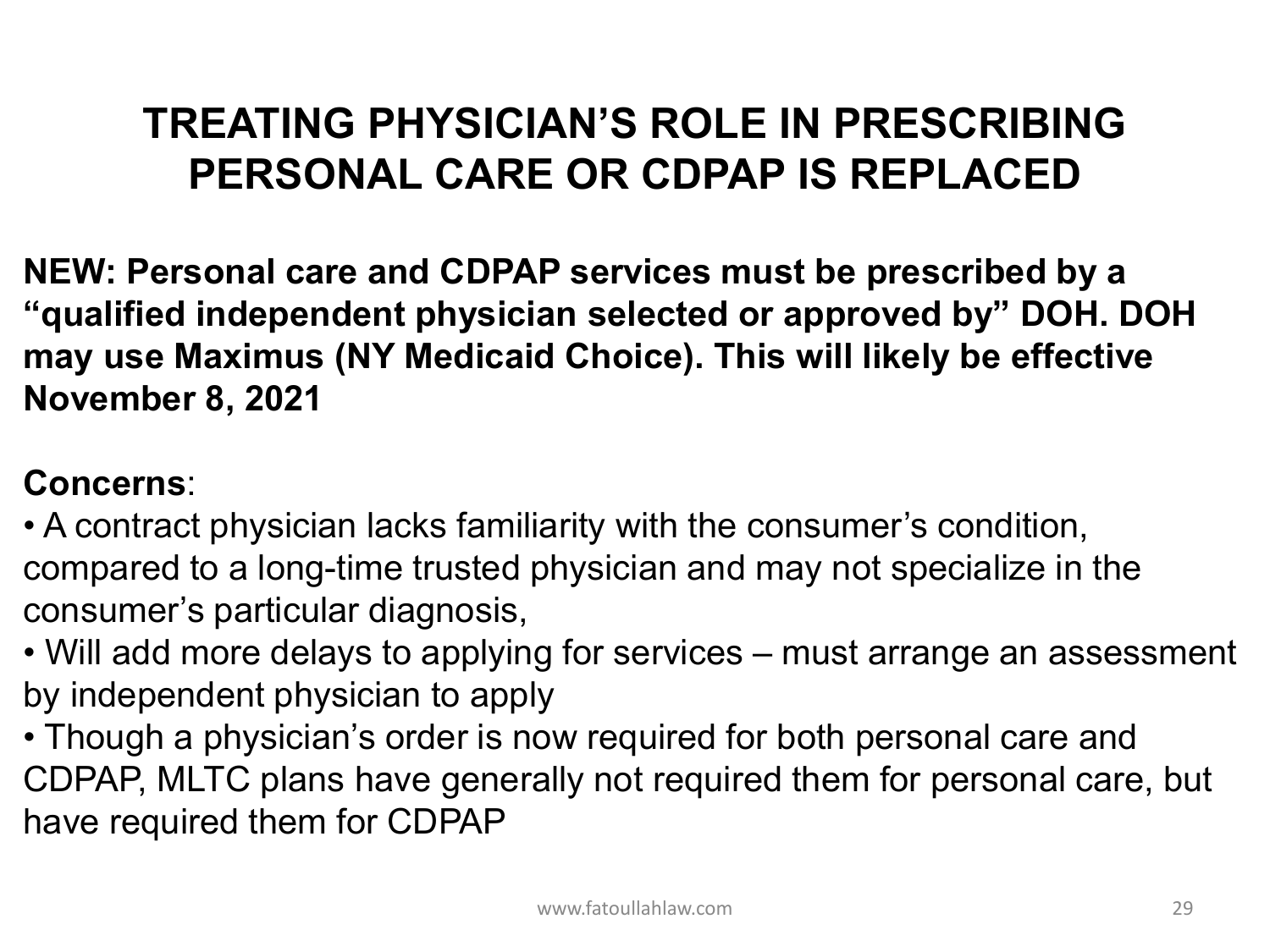#### **Extra Review of High-Hour Consumers to Determine Safely Living in the Community**

For personal care recipients, the law goes a step further in its stated concern for "safety." The law authorizes DOH to adopt standards and assessment of services for individuals "whose need for such services exceeds a specified level to be determined by DOH":

- MRT recommended this level as 12+ hours/day
- Assessor will consider whether consumer, with the provision of such services, is capable of safely remaining in the community in accordance with the standards in Olmstead, 527 US 581 (1999)
- Who determines "safety?" What about the consumer's autonomy – their right to the "dignity of risk" in choosing to accept some risks that may exist in the community in order to live at home as they choose- if provided enough hours of care, safety can be reasonably ensured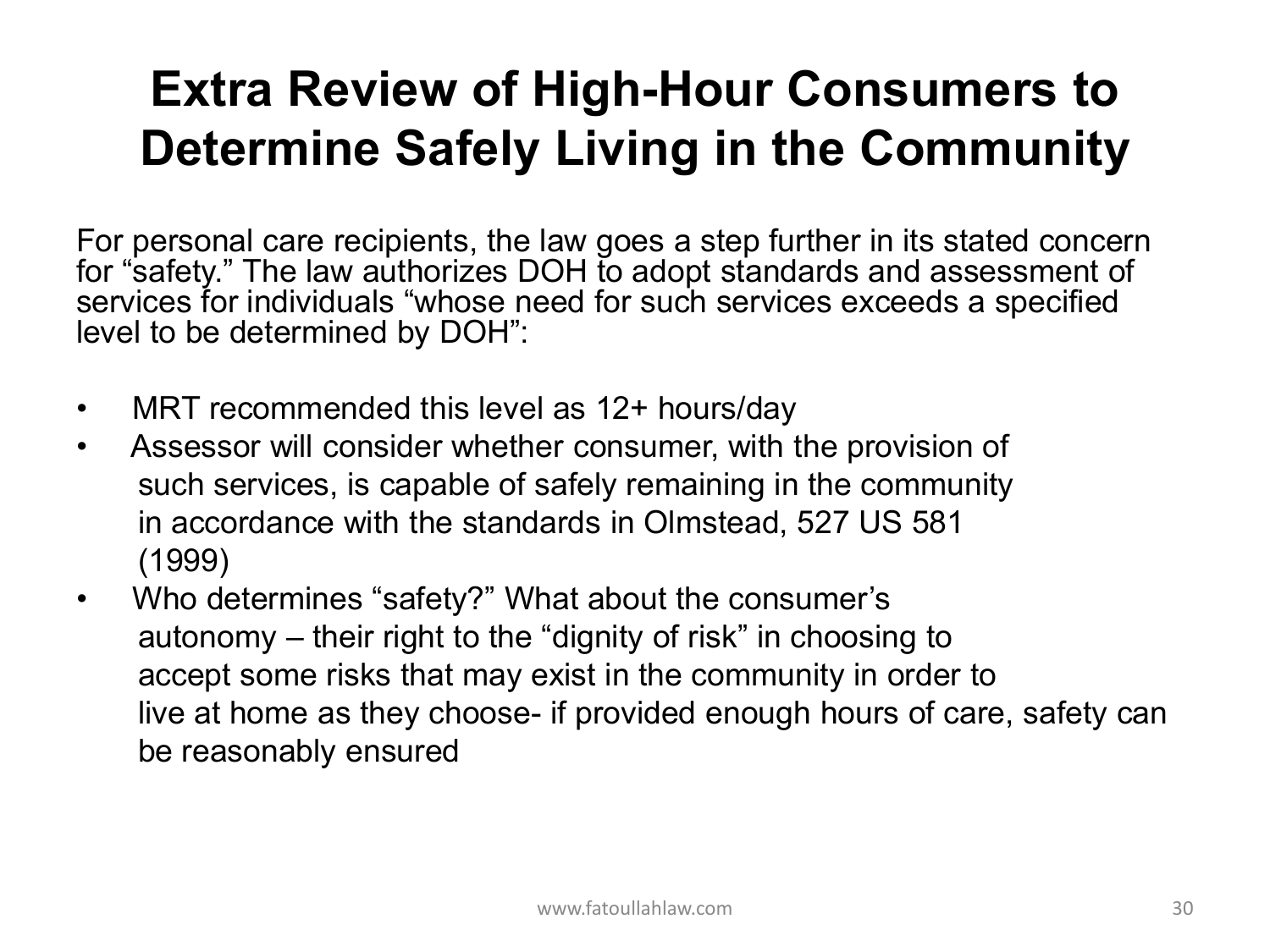## **DISCLAIMER**

*THIS PRESENTATION IS PROVIDED FOR INFORMATION AND EDUCATIONAL PURPOSES ONLY. THE INFORMATION CONTAINED HEREIN IS NOT DEEMED TO BE LEGAL ADVICE. FURTHER, LAWS, RULES, REGULATIONS AND POLICIES ARE CONSTANTLY CHANGING AND THEREFORE, THE INFORMATION CONTAINED HEREIN MAY BE DATED AND/OR INCORRECT AND MUST NOT BE RELIED ON. THOSE INDIVIDUALS CONCERNED ABOUT LEGAL ISSUES ADDRESSED IN THIS ARTICLE ARE URGED TO CONTACT THE LAW OFFICES OF RONALD FATOULLAH & ASSOCIATES AND SCHEDULE AND APPOINTMENT, OR TO SECURE LEGAL COUNSEL FROM A QUALIFIED ESTATE PLANNING/ELDER LAW FIRM.*